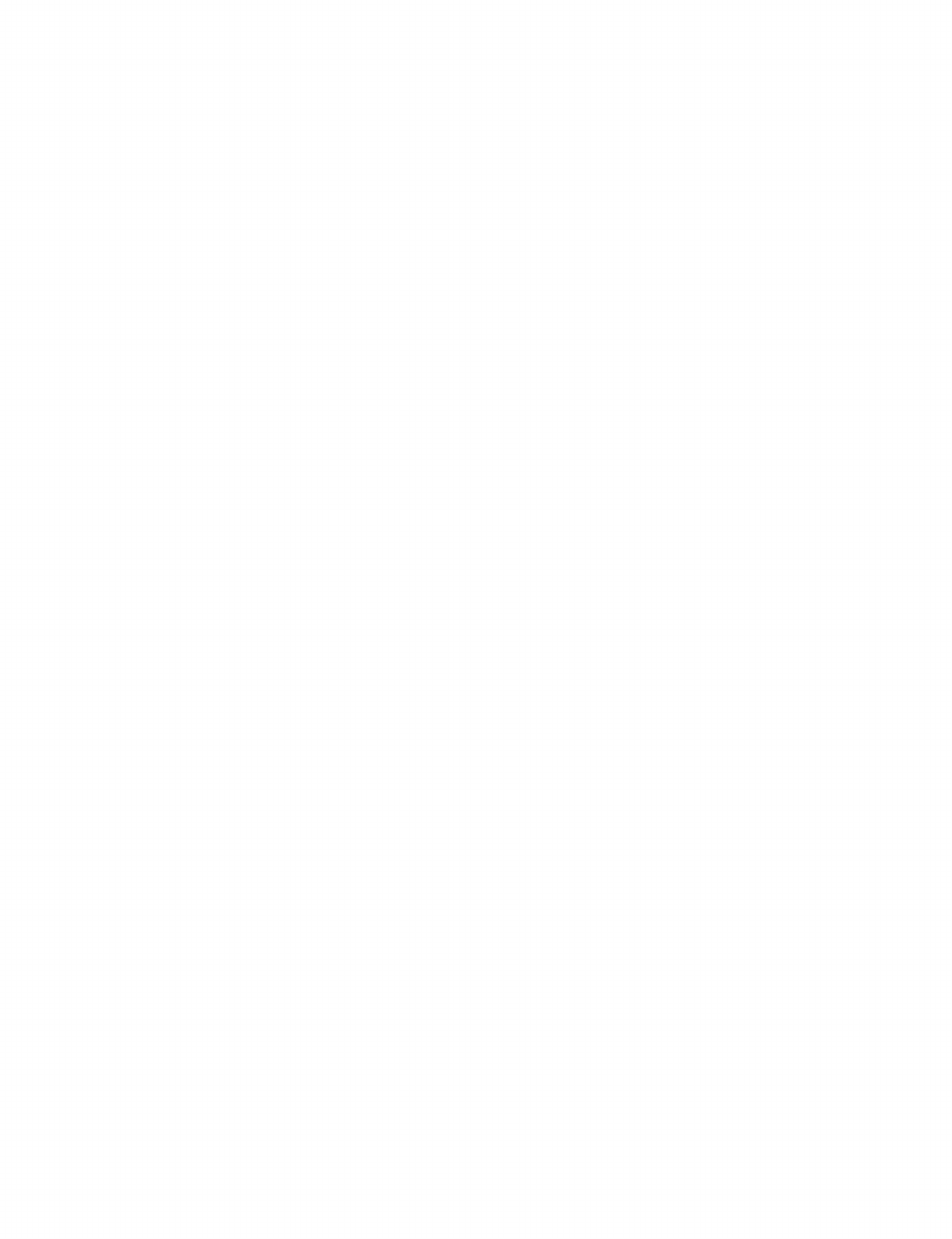#### **INTRODUCTION**

The Appellant, Larry J. Hasty ("Mr. Hasty"), submits this Reply Brief pursuant to Tenn. R. App. P. 27(c), and this Court's Order entered on May 11, 2017. (5/11/17 Order) (extending the deadline for filing and allowing Mr. Hasty a Reply Brief not to exceed 30 pages). Appellee Blue Water Bay at Center Hill, LLC, will be referred to as "BWB." Appellee Edmond R. Queen will be referred to as "Mr. Queen." Appellee Greyhawk Development Corporation will be referred to as "Greyhawk." Collectively, BWB, Mr. Queen, and Greyhawk, will be referred to as "Appellees."

Due to the nature of this Reply Brief, it is impossible for Mr. Hasty to address each and every deficiency contained within the Appellees' briefing. Instead, Mr. Hasty will attempt to address those issues most pertinent to this appeal and rely upon his Brief of the Appellant for his case in chief. For clarity and consistency, Mr. Hasty will continue his use of the abbreviations for citation of the Technical Record and Exhibits.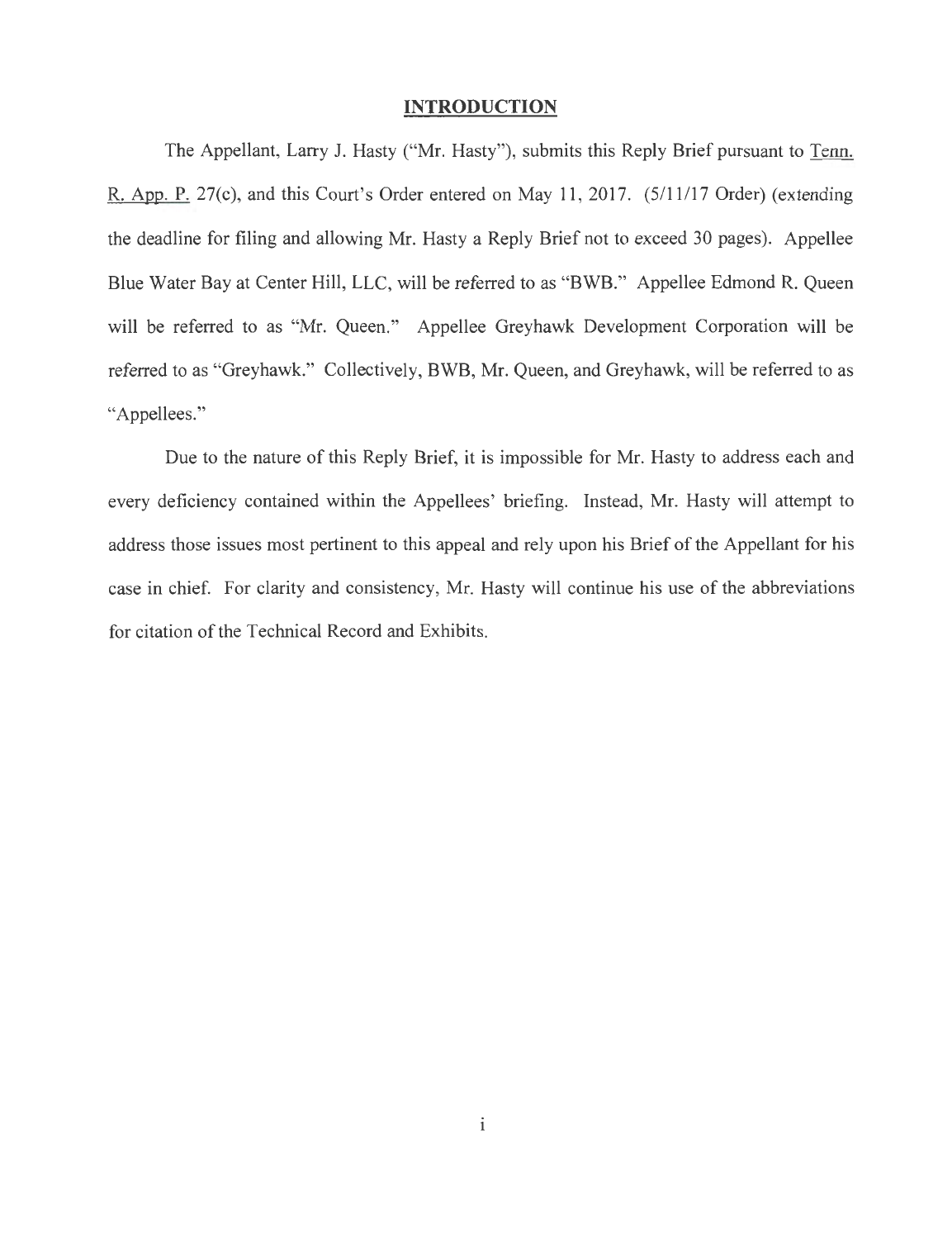# **TABLE OF CONTENTS**

| I.   |                  |                                                                                                                                        |
|------|------------------|----------------------------------------------------------------------------------------------------------------------------------------|
| II.  |                  |                                                                                                                                        |
|      | A.               | No Evidence That BWB Was Properly Assigned The Hasty Guaranty 7                                                                        |
|      | <b>B.</b>        | BWB's Argument Regarding Incorporation of the Guaranty into the                                                                        |
|      | $\overline{C}$ . | The "Assignment of the New Note" Has No Effect Because Mr. Queen<br>Could Not Grant BWB the Right to Enforce the Note as an Assignee10 |
|      | D.               | Regardless, the Applicability of the So-Called "Merger Rule" is Not                                                                    |
|      | Ε.               | Mr. Hasty's Indemnity Claims Against Greyhawk Are Not "Intertwined"                                                                    |
| III. |                  | The Appellees' Assertion that Mr. Hasty's Appeal is Frivolous is, Itself,                                                              |
|      |                  |                                                                                                                                        |
|      |                  |                                                                                                                                        |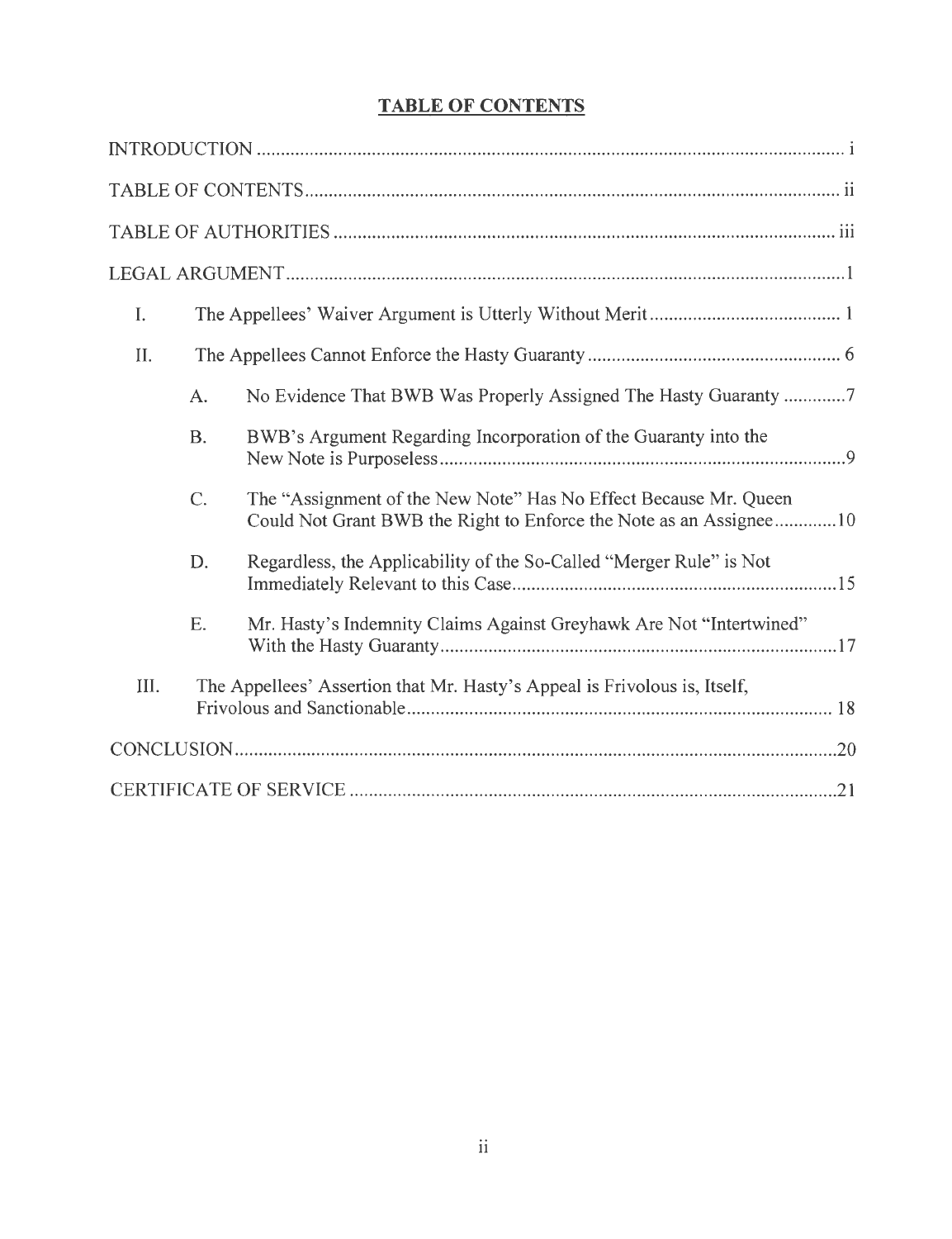# TABLE OF AUTHORITIES

# United States Circuit Court of Appeals Cases

# United States District Court Cases

| Safe Step Walk-In Tub Co. v. GreenworksUS, 2015 WL 2384033 |  |
|------------------------------------------------------------|--|

# Tennessee Cases

| Advantage Windows, Inc. v. Zacarias, 2014 WL 4403106 (Tenn. Ct. App. Sept. 8, 2014) 8 |
|---------------------------------------------------------------------------------------|
|                                                                                       |
|                                                                                       |
| Benton v. Vanderbilt University, 2003 WL 1627029 (Tenn. Ct. App. Mar. 31, 2003)  18   |
|                                                                                       |
| Child Bride Music, Inc. v. Jackson, 2004 WL 911310 (Tenn. Ct. App. Apr. 28, 2004)  11 |
|                                                                                       |
|                                                                                       |
| Collier v. Greenbrier Developers, LLC, 358 S.W.3d 195 (Tenn. Ct. App. 2009) 8         |
| Cumberland Bank v. G & S Implement Co., Inc., 211 S.W.3d 223                          |
|                                                                                       |
|                                                                                       |
|                                                                                       |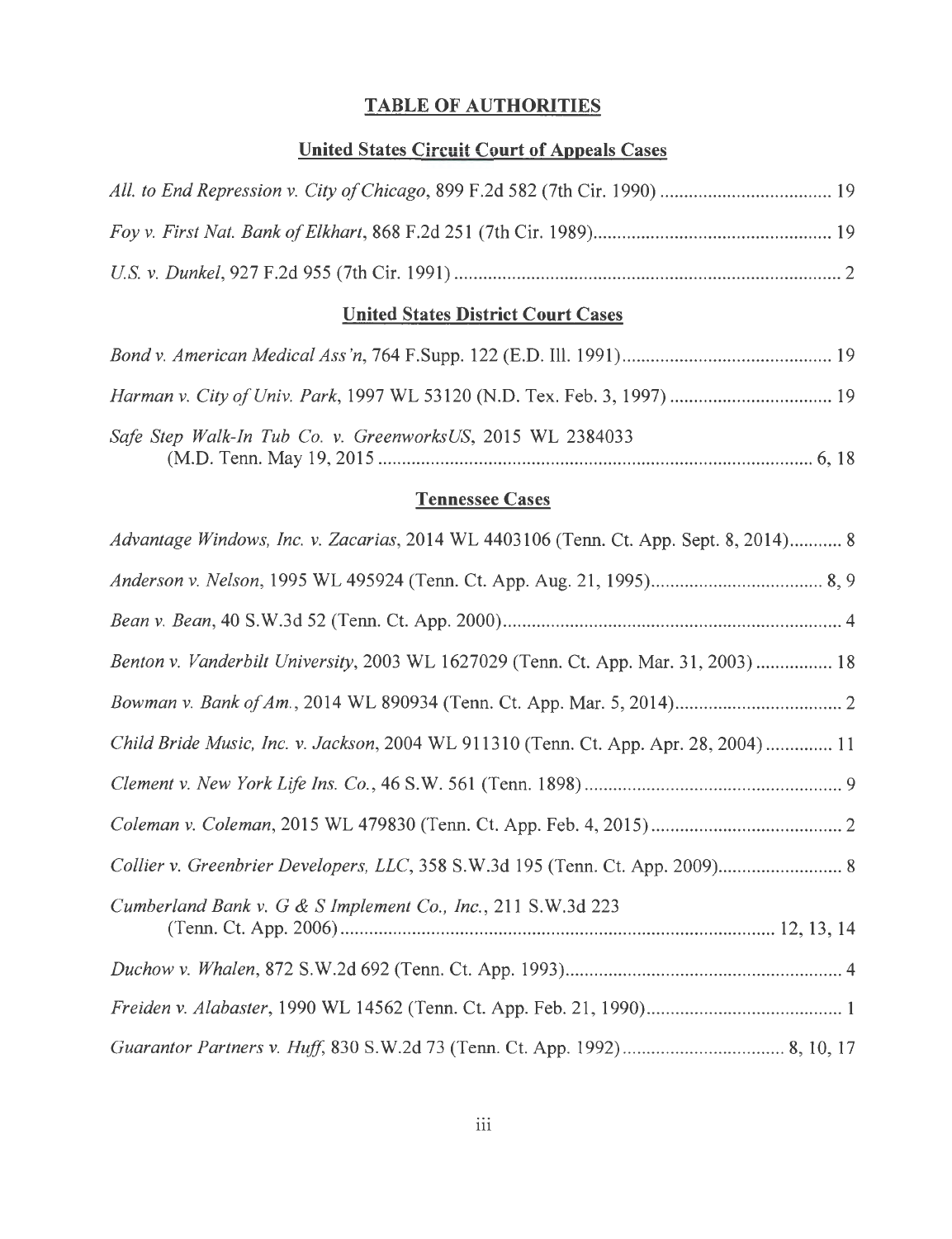| McLemore ex rel. McLemore v. Elizabethton Medical Investors, Ltd.                         |
|-------------------------------------------------------------------------------------------|
|                                                                                           |
|                                                                                           |
|                                                                                           |
|                                                                                           |
| Raleigh Commons, Inc. v. SHW, LLC, 2013 WL 3329016                                        |
| Ramirez v. Bridgestone/Firestone, Inc., 414 S.W.3d 707 (Tenn. Ct. App. 2013) 4            |
|                                                                                           |
| Spirit Broadband, LLC v. Armes, 2017 WL 384248 (Tenn. Ct. App. Jan. 28, 2017)  8          |
|                                                                                           |
|                                                                                           |
|                                                                                           |
|                                                                                           |
|                                                                                           |
|                                                                                           |
|                                                                                           |
|                                                                                           |
| Webb v. First Tennessee Brokerage, Inc., 2013 WL 3941782 (Tenn. Ct. App. June 18, 2013) 9 |
| Williamson Cty. Broad. Co., Inc. v. Intermedia Partners, 987 S.W.2d 550                   |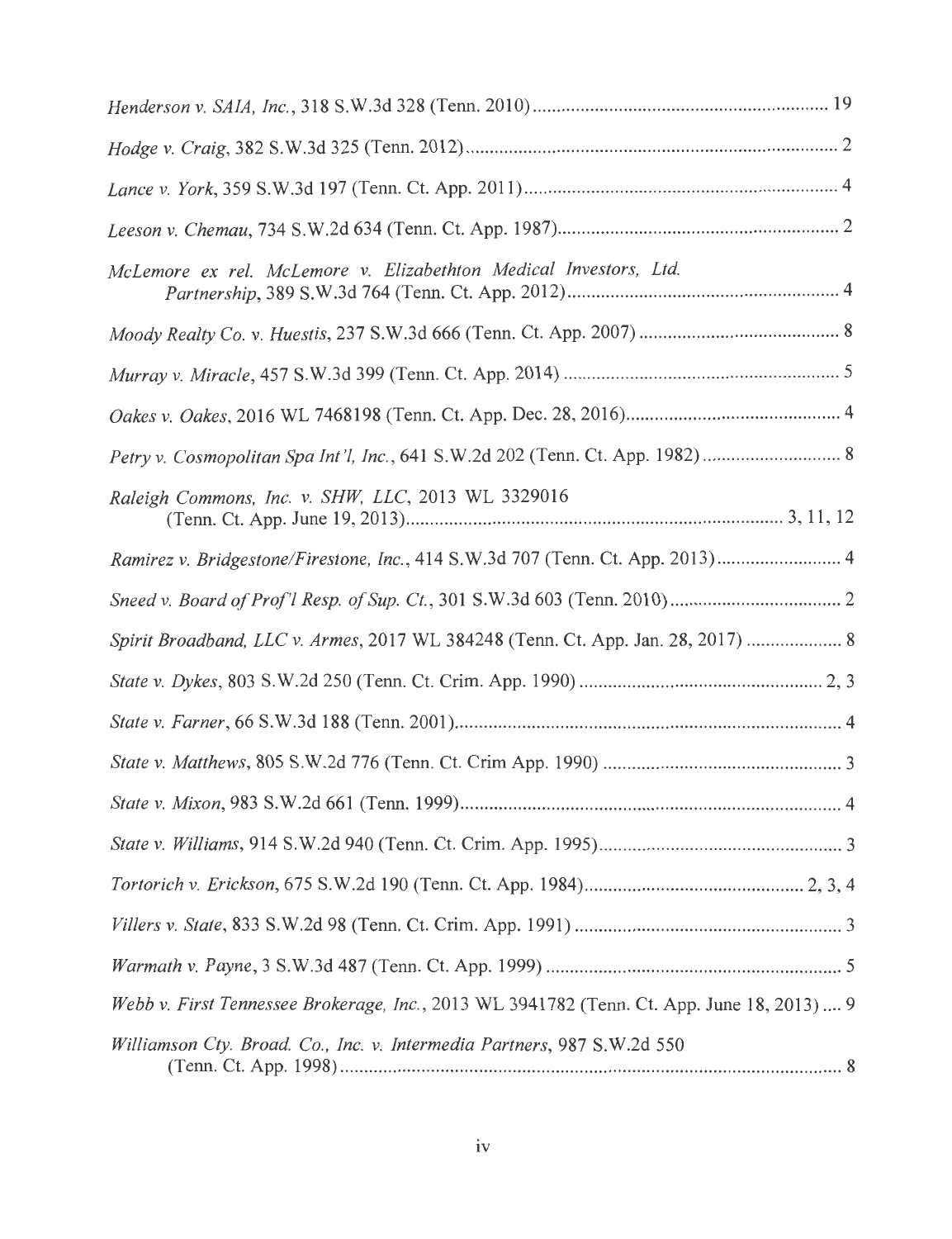# **Other State Cases**

| Miners and Merchants Sav. Bank v. Comer, 140 N.W.2d 390 (S.D. 1966) 17    |
|---------------------------------------------------------------------------|
|                                                                           |
|                                                                           |
| Sterling Sav. Bank ex rel. Nw. Lending Partners, LLC v. Emerald Dev. Co,  |
|                                                                           |
| Twin City Co-op. Credit Union v. Bartlett, 123 N.W.2d 675 (Minn. 1963) 17 |
|                                                                           |
| United Sav. & Loan Ass'n v. Lake of Ozarks Water Festival, Inc.,          |
| <b>Tennessee Rules and Statutes</b>                                       |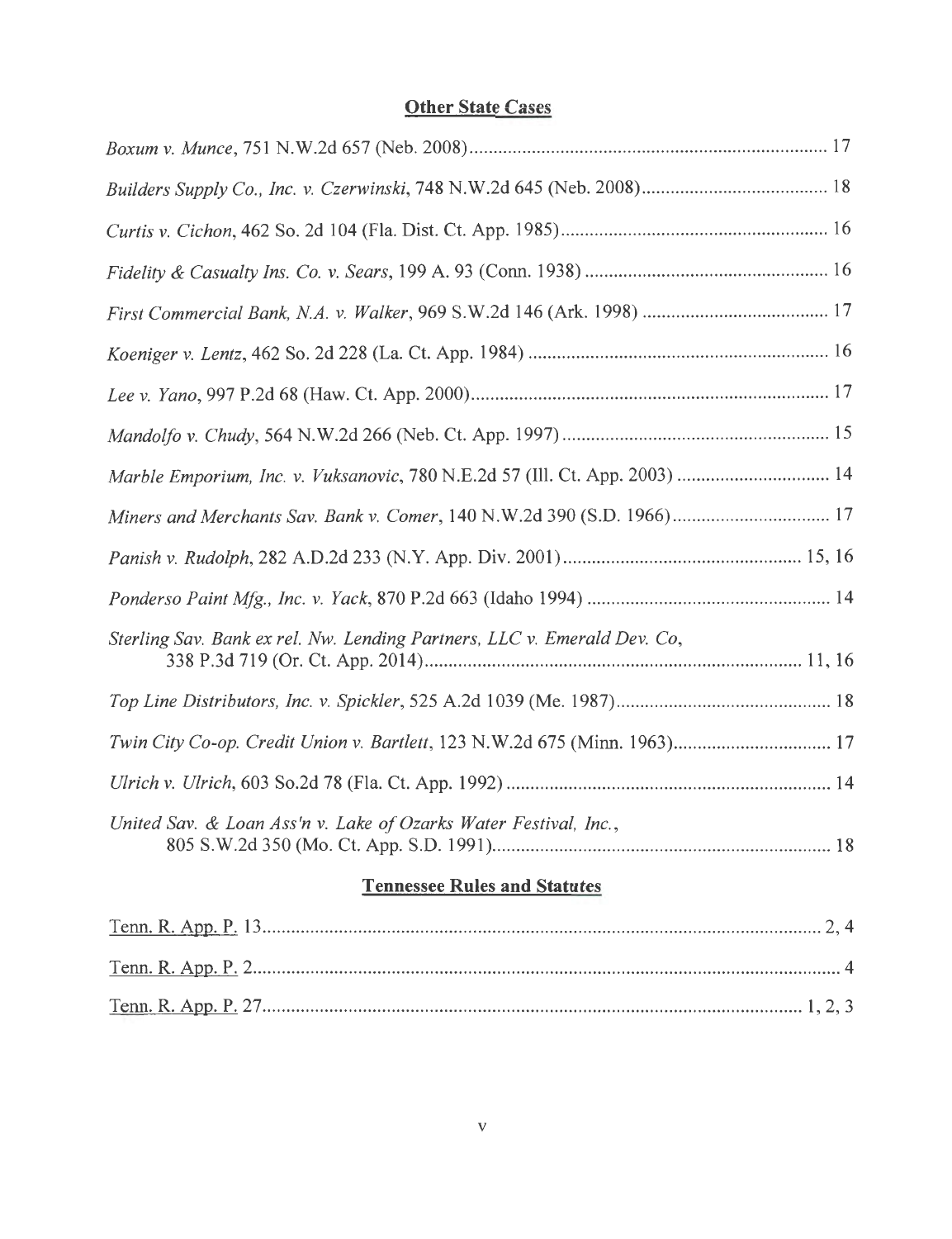# **Secondary Authorities**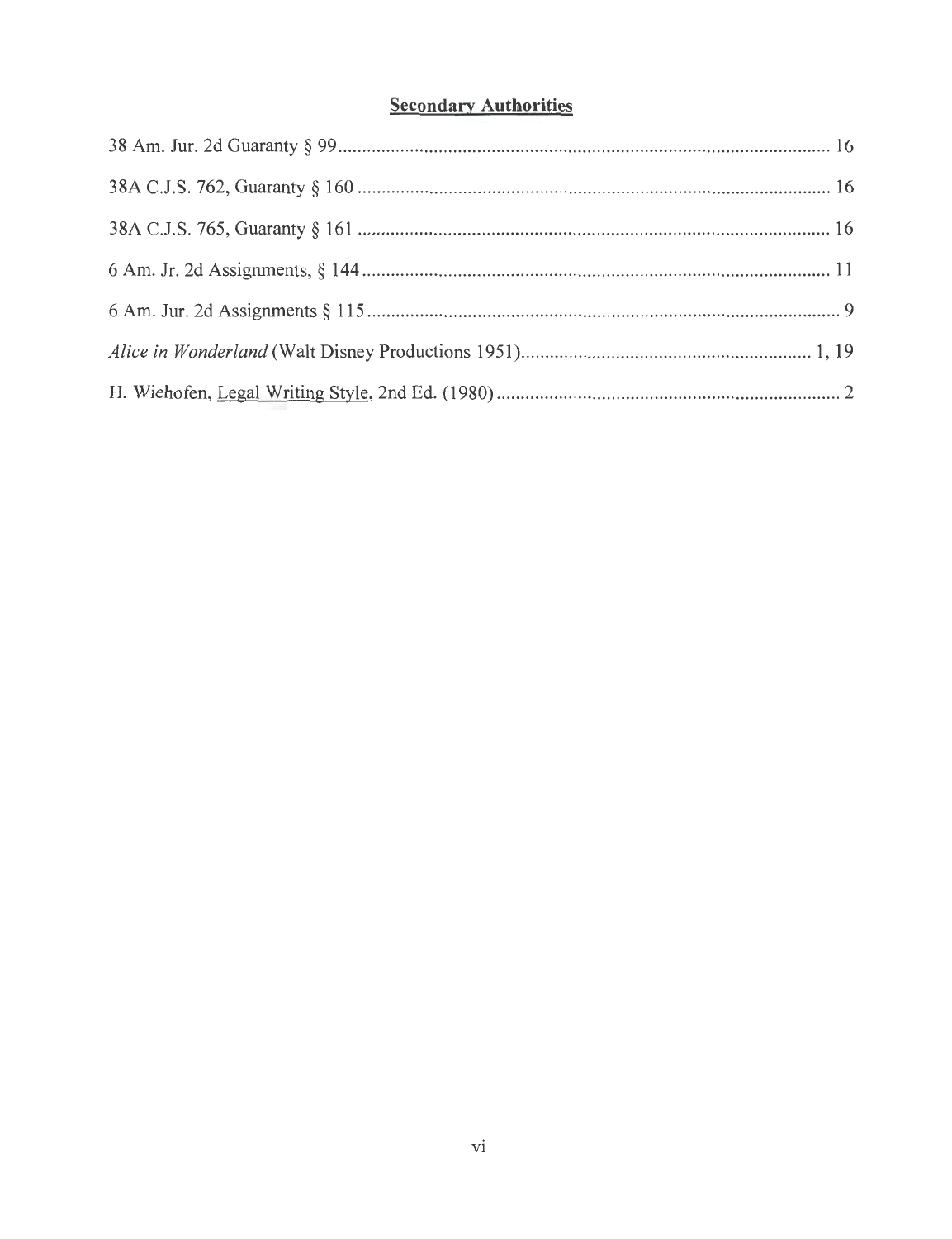### LEGAL ARGUMENT

#### I. The Appellees' Waiver Argument is Utterly Without Merit.

Incredibly, the Appellees have devoted over 20 pages of their respective briefs to a bizarre attack on the mere form of Mr. Hasty's brief, rather than its substance.<sup>1</sup> (BWB Br. pp. 1-25; Greyhawk Br. p. iii (adopting and incorporating BWB's waiver arguments)). This is telling. In their lengthy and meandering arguments regarding Mr. Hasty's compliance with the applicable Rules of Appellate Procedure and Rules of the Court of Appeals, *the Appellees have ironically violated the very same Rules!* 

For example, the Appellees have ostensibly deemed Mr. Hasty's issues presented for review unsatisfactory – while at the same time they have not set forth their own issues presented for review, as required by the Rule 27. Tenn. R. App. P. 27(b). Moreover, BWB's so-called "Issues Presented for Review" - which essentially criticizes Mr. Hasty's briefing - is 26 pages consisting entirely of argument. (BWB Br. pp. 1-26.) When combined with the remaining 33 pages under the heading "Legal Argument", BWB's brief, and Greyhawk's by adoption, clearly violate the page limitations of Tenn. R. App. P. 27(i). *See Freiden v. Alabaster,* 1990 WL 14562, at \*1 (Tenn. Ct. App. Feb. 21, 1990) (Appellant's "Statement of Facts" was interlaced with arguments, which is clearly "in contravention to both the letter and the spirit of the provisions of Rule 27[.]").

This Court has previously responded to a litigant's blatant refusal to comply with the Rules of Appellate Procedure by disregarding the offending sections of a brief completely – *even where an appeal involves a pro se litigant, which is not the case here* – because "[j]udges are

To quote from the classic movie *Alice in Wonderland*, it appears that "if [the Appellees] had a world of [their] own, everything would be nonsense. Nothing would be what it is, because everything would be what it isn't. And contrary wise, what is, it wouldn't be. And what it wouldn't be, it would. You see?" Alice in *Wonderland* (Walt Disney Productions 1951). Perhaps truer words have never been spoken.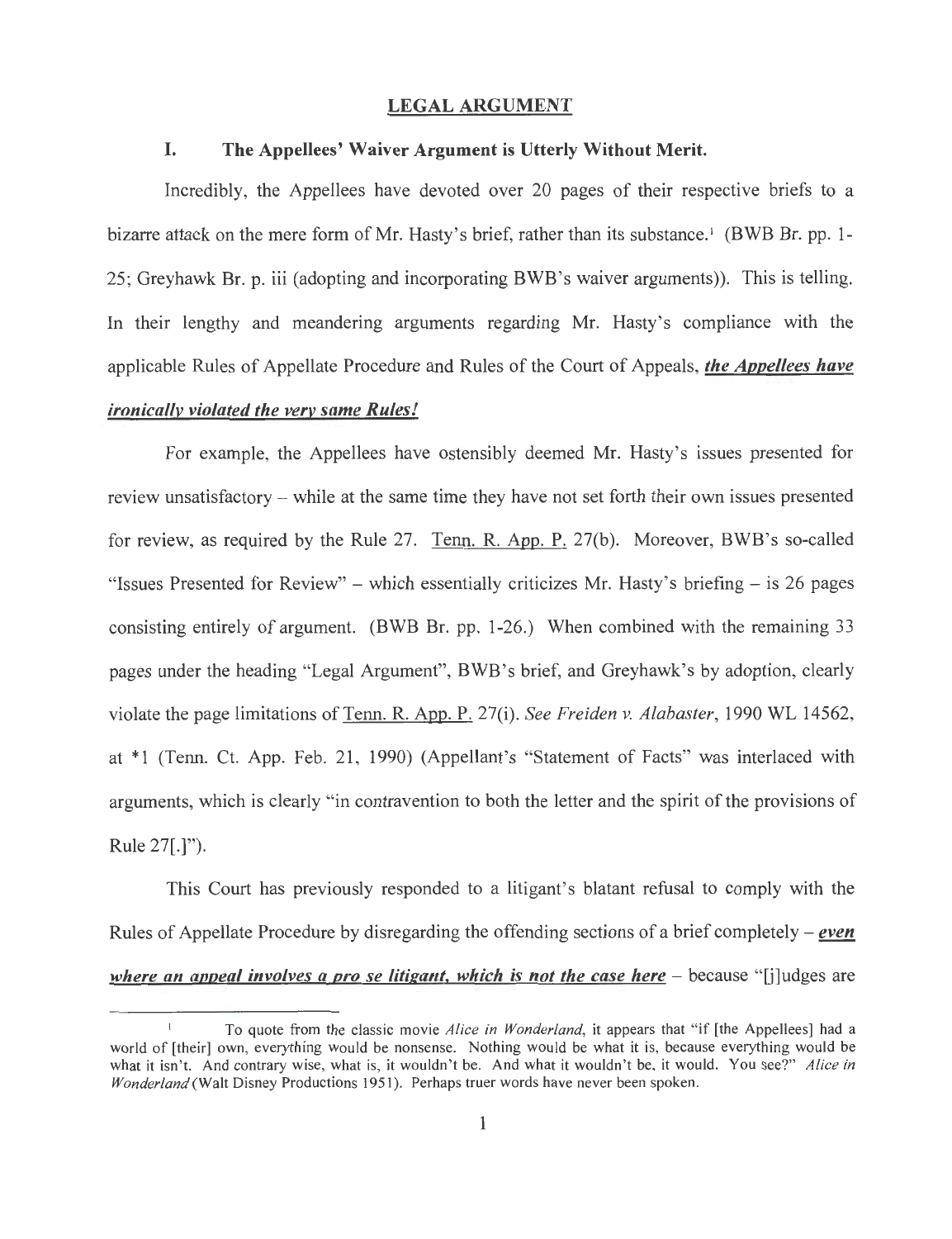not like pigs, hunting for truffles buried in briefs." *Coleman v. Coleman,* 2015 WL 479830, at \*9 (Tenn. Ct. App. Feb. 4, 2015) (quoting *US. v. Dunkel,* 927 F.2d 955, 956 (7th Cir. 1991)); *Bowman v. Bank of Am.,* 2014 WL 890934, at \*4 n. 5 (Tenn. Ct. App. Mar. 5, 2014). This criticism certainly applies to the Appellees' briefs in this appeal. Accordingly, this Court should refuse to step into the rabbit hole the Appellees have incorporated directly from the pages of *Alice in Wonderland* based on their willful indifference to comply with briefing requirements and intentional confusion/obfuscation of the issues in this *bona fide* appeal.

Notwithstanding, an appellant is clearly required to provide "a statement of the issues presented for review" and such issues should be "framed specifically as the nature of the error will permit in order to avoid any potential risk of waiver." *Hodge v. Craig,* 382 S.W.3d 325, 335 (Tenn. 2012) (citations omitted); Tenn. R. App. P. 27(a)(4); Tenn. R. App. P. 13(b). Cases where an issue has been deemed waived involve an issue statement that is so broad in scope that the court must necessarily "research or construct a litigant's case," be "so general as to be meaningless," or "require a degree of clairvoyance." *Sneed v. Board of Prof'! Resp. of Sup. Ct. ,*  301 S.W.3d 603, 615 (Tenn. 2010); *State v. Dykes,* 803 S.W.2d 250, 255 (Tenn. Ct. Crim. App. 1990) (citing *Tortorich v. Erickson,* 675 S.W.2d 190, 191 (Tenn. Ct. App. 1984)); H. Wiehofen, Legal Writing Style, 2nd Ed. (1980).

For example, in *Leeson v. Chemau,* 734 S.W.2d 634 (Tenn. Ct. App. 1987), this Court held that an appellant's single issue presented for review of "[d]id the Trial Court err in dismissing the plaintiffs' action prior to trial" was too broad under Tenn. R. App. P. 27 when the underlying complaint was "a bewildering conglomeration of 55 charges." *Lesson,* 734 S .W .2d at 635. Notwithstanding, this Court nevertheless reached the substance of the appeal in *Lesson. Id.*  Other cases evaluating the requirements of Rule 27 have reached similar conclusions, and ultimately stand for the proposition that an appellant cannot simply assign vague error, and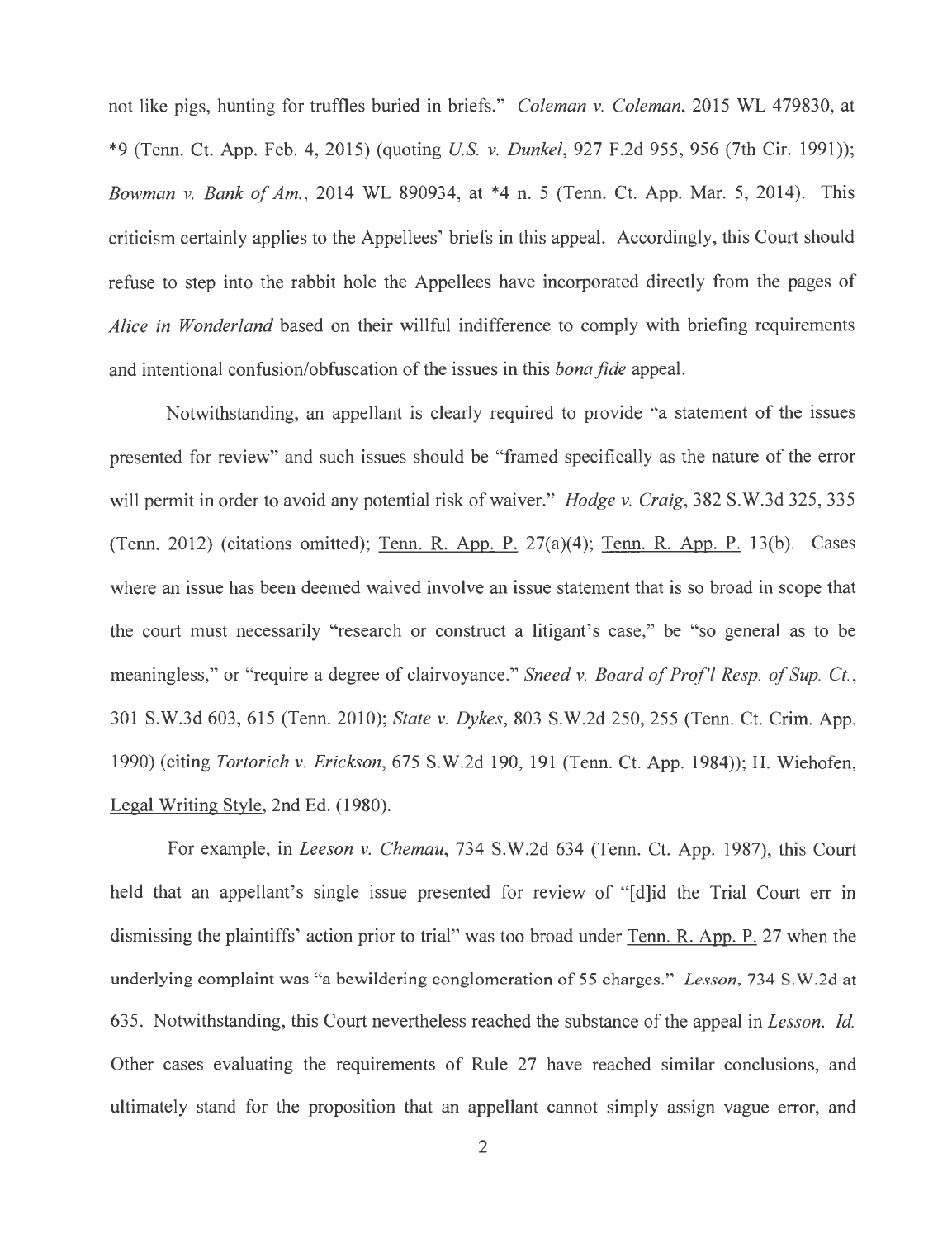demand that this Court search for the principal issues on appeal. *See, e.g. , Villers v. State,* 833 S.W.2d 98, 99 n. 1 (Tenn. Ct. Crim. App. 1991) (where the only issue presented for review was "[w]hether the [trial court] erred in setting aside the defendant's guilty plea" and was too broad); *State v. Matthews,* 805 S.W.2d 776, 778 (Tenn. Ct. Crim App. 1990) ("the evidence was insufficient to sustain the verdict of the jury" held to be too broad in scope); *Dykes,* 803 S.W.2d at 255 ("[t]he Court erred in overruling his Motion to Dismiss" held to be too broad in scope); Leeson v. Chemau, 734 S.W.2d 634 (Tenn. Ct. App. 1987) ("[d]id the Trial Court err in dismissing the plaintiffs' action prior to trial" held too broad); *Tortorich,* 675 S.W.2d at 191 ("[w]ere the factors the Judge considered in his decision for a change of custody proper").

Here, the Appellees ultimately contend that Mr. Hasty was somehow required to list each and every sub-issue that could possibly play any role in his challenge to the trial court's determination to stay all claims of all parties in this case. 2 (BWB Br. pp. 1-6.) If the Appellees' contentions were correct, this Court would be presented with appellants listing an innumerable amount of technical sub-issues that would ultimately eviscerate the entire point of Rule 27's briefing requirements: to succinctly state issues for review specifically, but without being argumentative or repetitious. *State v. Williams,* 914 S.W.2d 940 (Tenn. Ct. Crim. App. 1995); Tenn. R. App. P. 27(a)(4).

Regardless, even where an appellant's brief is wholly devoid of any explicit statement of the issues, this Court should consider an issue that is apparent from reading the pages of the brief and the refusal to do so is "an impermissible subordination of substance to form. " *Ramirez v.* 

 $\overline{2}$ Notably, one case heavily relied on by BWB has very similar issues presented for review to those Mr. Hasty presents in his principal Brief of the Appellant. *See Raleigh Commons, Inc. v. SHW, LLC,* 2013 WL 3329016, at \*8 (Tenn. Ct. App. June 19, 2013) ("Whether the trial court erred in granting Dr. Weinstein's motion for summary judgment on his indemnification claims, . . . Whether the trial court erred in granting Dr. Weinstein's motion for summary judgment on Dr. Himmelstein's affirmative defenses .. . ")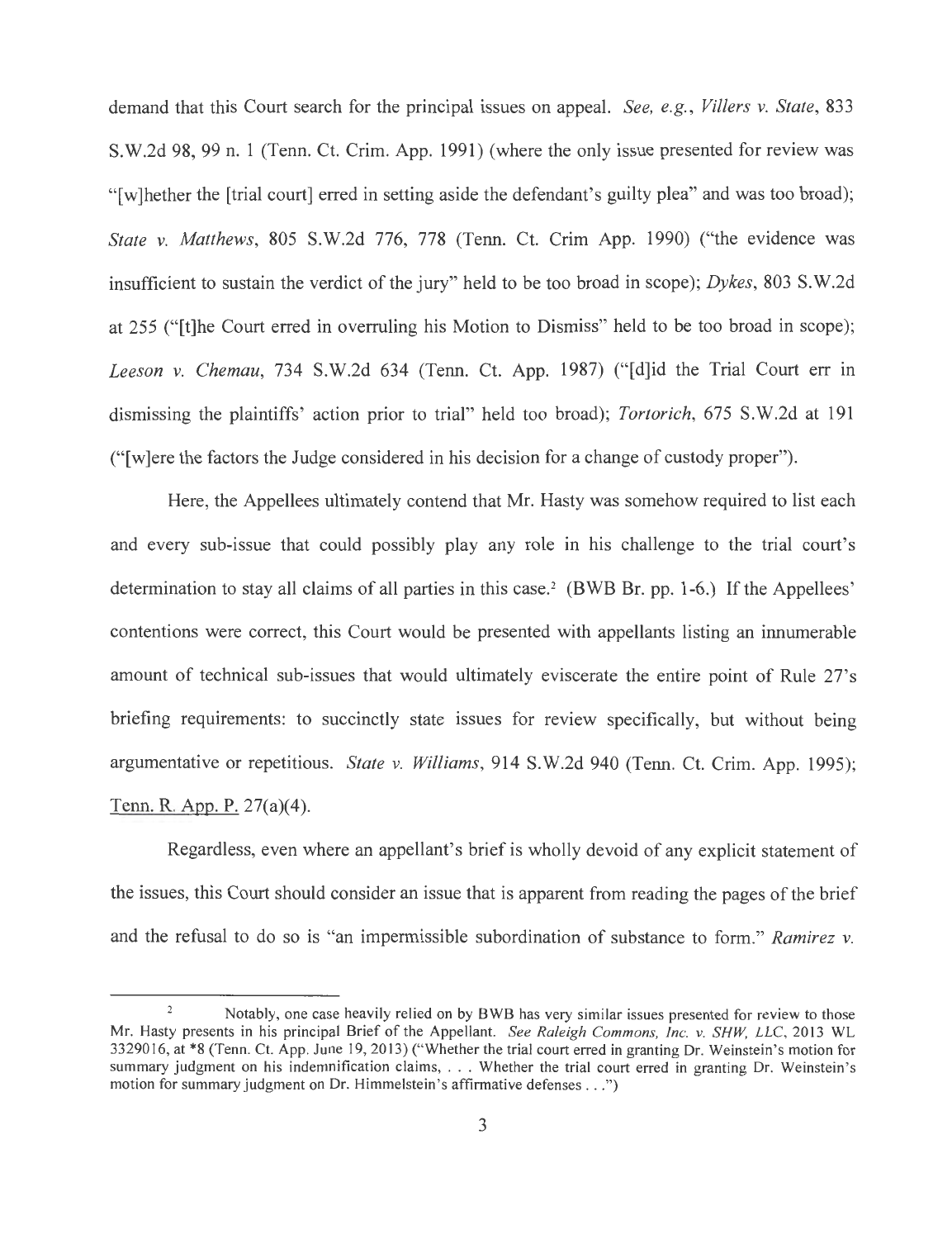*Bridgestone/Firestone, Inc.,* 414 S.W.3d 707, 715 (Tenn. Ct. App. 2013). Indeed, this Court has wide latitude to discern the exact nature of the issues raised. *Lance v. York,* 359 S.W.3d 197, 206 (Tenn. Ct. App. 2011). Specifically, this Court may adopt an appellant's statement of the issues verbatim or may modify the stated issues. *Id.* Alternatively, this Court may adopt an appellee's statement of the issues, or it may draft its own statement of the issues entirely. *Id.*  Moreover, this Court clearly has "considerable discretion" to hear an appellant's appeal on the merits. *See* Tenn. R. App. P. 13(b); Tenn. R. App. P. 2; *Mclemore ex rel. Mclemore v. Elizabethton Medical Investors, Ltd. Partnership,* 389 S.W.3d 764, 792 (Tenn. Ct. App. 2012) perm. app. denied, (Dec. 3, 2012); *State v. Farner,* 66 S.W.3d 188, 206 (Tenn. 2001); *State v. Mixon*, 983 S.W.2d 661, 673 (Tenn. 1999); *Tortorich*, 675 S.W.2d at 191. Accordingly, Mr. Hasty has not violated Rule 27 and has not waived any issues presented to this Court.

Further, the Appellees' contention that Mr. Hasty somehow failed to satisfy Rule 6 of the Rules of the Court of Appeals is equally devoid of merit. Mr. Hasty has submitted a lengthy principal Brief of the Appellant with precise cites to a relatively voluminous record and supporting authorities, unlike all of the appellants in the cases the Appellees cite with regard to Rule 6. (BWB Br. pp. 7-9) (citing, *e.g. , Bean v. Bean,* 40 S.W.3d 52, 55 (Tenn. Ct. App. 2000) (where appellant's brief was "woefully deficient"); *Oakes v. Oakes,* 2016 WL 7468198, at \*1 (Tenn. Ct. App. Dec. 28, 2016) ("Husband's brieflacks a single citation to the record. Instead, he refers us to numerous "exhibits" attached as an appendix to his brief. These are photocopies of various documents, some of which appear to be copies of documents entered as trial exhibits."); *Duchow v. Whalen,* 872 S.W .2d 692, 693 (Tenn. Ct. App. 1993) ("two days prior to scheduled oral arguments, filed documents styled 'Statement of the Facts', 'Statement of the Case' and 'Statement of the Issues'. The document styled: Statement of Facts does not contain any references to the record as required by the Rule."); *Warmath v. Payne,* 2 *[sic]* S.W.3d 487 (Tenn.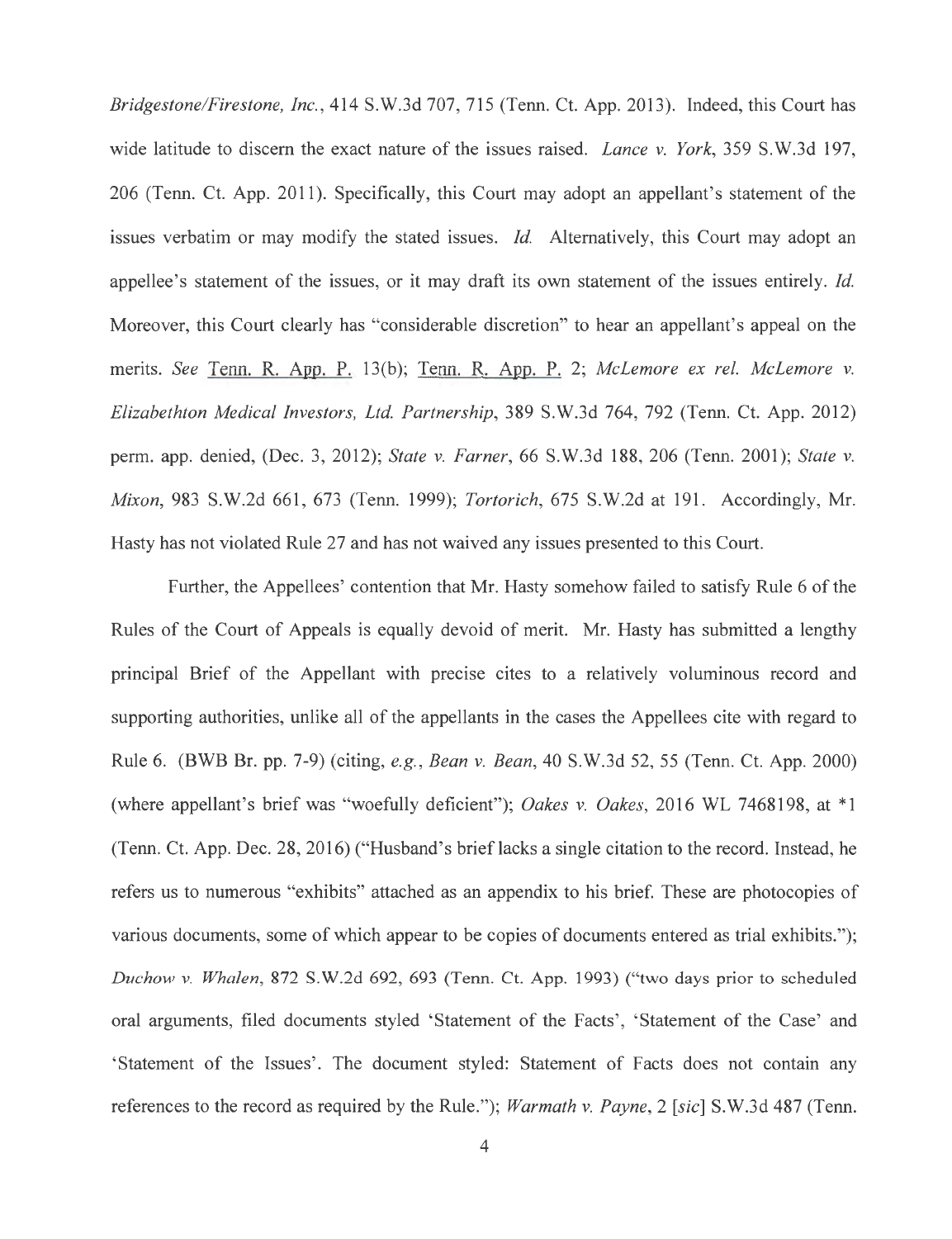Ct. App. 1999)3 (where a *pro se* appellant set forth "numerous 'issues' in his statement of the issues"); *Murray v. Miracle,* 457 S.W.3d 399, 402-03 (Tenn. Ct. App. 2014) (where appellant's "brief contains a section titled 'QUESTION PRESENTED FOR REVIEW,' this section, which spans approximately three-quarters of a page, is composed of generalized questions, fragments, and groups of words ending with a question mark, not a statement of specific issues that would justify appellate review. Plaintiffs' brief also contains a section titled 'STATEMENT OF THE ISSUES,' which covers approximately a page and a quarter and is comprised of run-on sentence fragments typed entirely in capital letters that is difficult to read and mostly unintelligible. Plaintiffs' brief also contains a section titled 'STATEMENT OF THE ISSSUES [sic] FOR REVIEW,' which covers a page and a half with run-on sentence fragments, which like the previously discussed two sections is mostly unintelligible. Finally, Plaintiffs' brief contains a section titled 'ARGUMENT FOR REVISED APPEAL,' which begins with several lines typed in bold type and capital letters and which reads very similar to the above mentioned sections. Just about the only thing that is clear from Plaintiffs' brief is that Plaintiffs are unhappy with the outcome of the trial in some way."))

Stated simply, the arguments contained in Appellees' 26 page "Issues Presented For Review" are futile, at best.<sup>4</sup> Accordingly, Mr. Hasty will address the Appellees' remaining arguments presented in the other half of their briefing in turn, *infra.* 

Incorrectly cited by BWB as "2 S.W.3d 487", which is the South Western Reporter citation for a criminal case from the Court of Appeals of Texas, Texarkana. *See Morales v. State,* 2 S.W.3d 487 (Tex. Ct. App. 1999). The correct citation is 3 S. W.3d 487. Ironically, it was the Appellees who took Mr. Hasty to task for allegedly failing to cite or incorrectly citing authorities. (BWB Br. pp. 7-9.)

<sup>4</sup> At worst, the Appellees' position - including their outrageous assertion that Mr. Hasty's *bona fide*  appeal is frivolous and warrants an award of damages – is frivolous in and of itself. *See* section III, *infra*.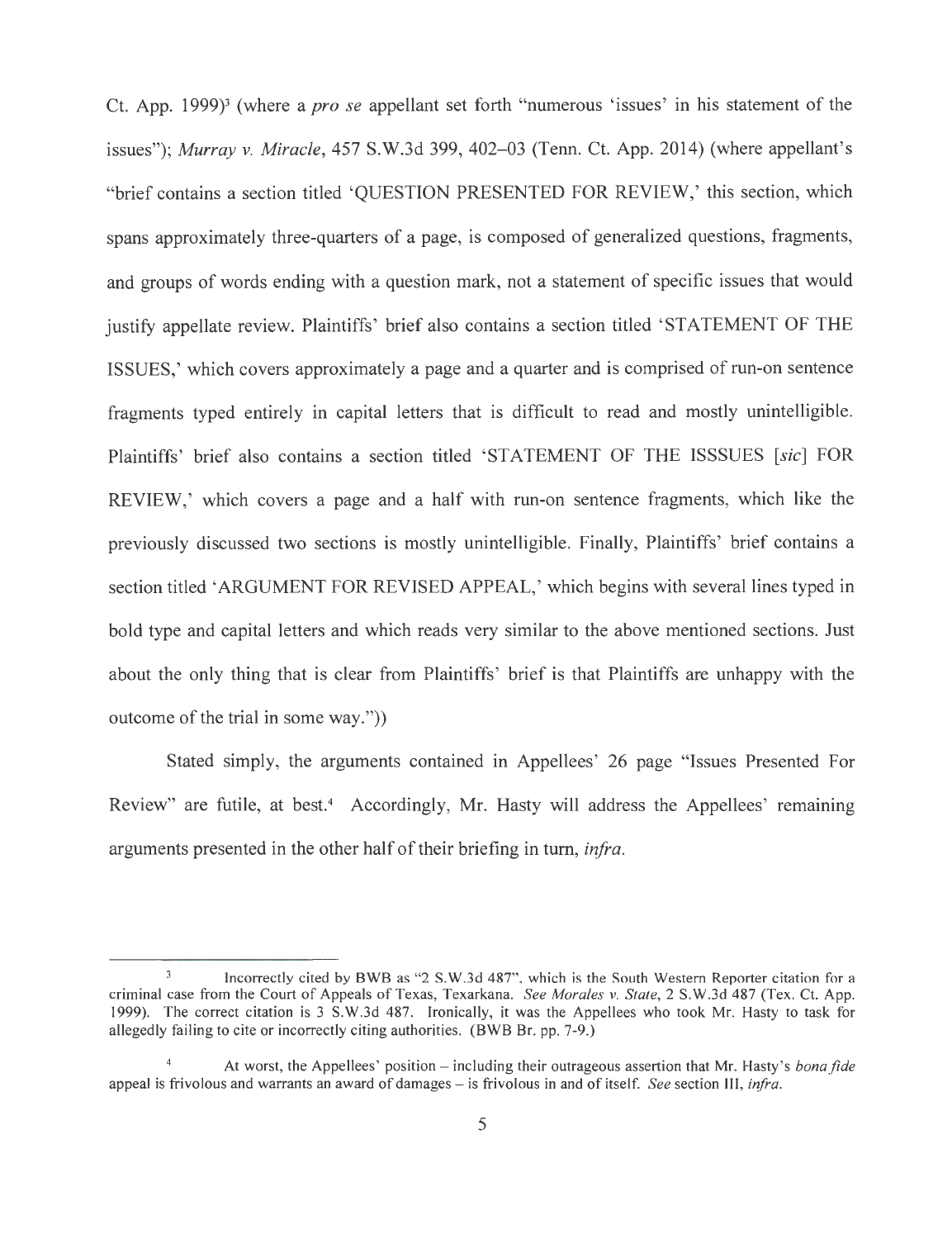### **II. The Appellees Cannot Enforce the Hasty Guaranty.**

Upon review of the Appellees' obtuse briefing, the relevance of the various arguments concerning commercial paper becomes lost in the confusion. At this stage of the proceedings, all arguments concerning the existence, if any, of an enforceable instrument result from Mr. Hasty's intent to show that there, indeed, is no existing, enforceable arbitration agreement. Mr. Hasty would show that all instruments and guarantees in this record have been discharged.

Rather, this case concerns only residual equitable claims following satisfaction of an underlying debt. Mr. Hasty's position is well-supported by Tennessee law and other jurisdictions. His efforts to pursue these positions were thwarted by the trial court's decision to prevent him from developing a factual record to support his contentions of law and erroneously referring this matter to arbitration over the strenuous objections of his counsel. It is in this context that it is important to highlight the infirmity of the Appellees' flaccid legal analysis proffered by their collective briefing efforts.

The Appellees admit  $-$  because they must  $-$  that they are not parties to the Personal Guaranty Mr. Hasty executed on September 18, 2017 ("Hasty Guaranty") to secure the first Promissory Note executed on September 18, 2007 ("2007 Note"), in favor of Cadence Bank, N.A. ("Cadence"), and concede that "absent special circumstances non-signatories to a document with an arbitration provisions *[sic]* cannot compel arbitration under the same." (BWB Br. p. 35 (citing *Safe Step Walk-In Tub Co. v. GreenworksUS,* 2015 WL 2384033, at \*2 (M.D. Tenn. May 19, 2015); Greyhawk Br. p. 1.) However, BWB contends that its "status as assignee and holder of the [the underlying debt obligation] qualifies as one of the special circumstances." *(Id.)*  Further, Greyhawk essentially posits that Mr. Hasty's indemnity claims are "intertwined" with the Hasty Guaranty, and are therefore, arbitrable. For the reasons described, *infra,* the Appellees are simply incorrect.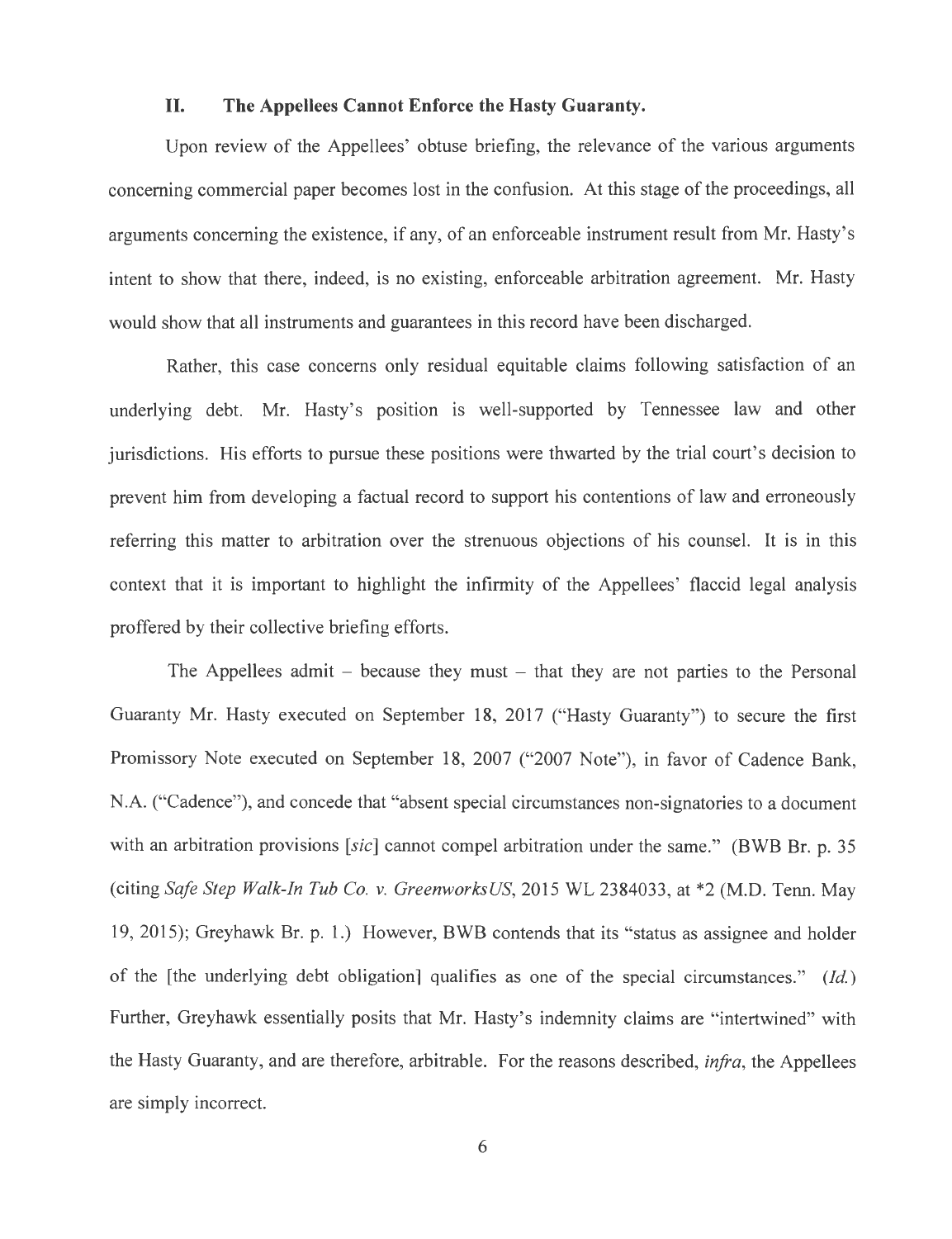#### A. No Evidence That BWB Was Properly Assigned The Hasty Guaranty.

First, to be clear, the determination of whether BWB has any standing to enforce the Hasty Guaranty's arbitration provision depends, in part, on whether BWB's claims against Mr. Hasty derive from its status as an assignee of the 2011 Note, specifically. In other words, the only way BWB can enforce the Hasty Guaranty's arbitration provision is if it was properly assigned the Hasty Guaranty. Otherwise, the only conceivable claim BWB would have against Mr. Hasty is rooted in equity, which would not implicate the Hasty Guaranty and its arbitration provision. Accordingly, BWB would obviously prefer that Mr. Queen's purported assignment of the 2011 Note and associated collateral be deemed effective, as even BWB concedes. (BWB Br. p. 44) ("The [Hasty] Guaranty contractually gives rise to BWB's claims against Mr. Hasty, *because without its existence, BWB would not have a claim.*") (emphasis added).

Tellingly however, BWB has not cited a single authority supporting its position that BWB was properly assigned the right to enforce the Hasty Guaranty's arbitration provision through the undocumented game of "hot potato" in which BWB allegedly came to possess that right: namely, by a purported "purchase" of the 2007 Note by a third-party, PDQ, Inc. ("PDQ"); assignment of a second Promissory Note executed on December 27, 2011 ("2011 Note") in favor of PDQ; then assigned from PDQ to another third-party, End Times, Inc. ("End Times"); then assigned from End Times to Mr. Hasty's co-guarantor, Mr. Queen; then assigned from Mr. Queen to BWB. $^5$  (T.R. Vol. 1 at 6-8.)

*In fact, BWB does not cite a single Tennessee case analyzing an assignment of a guaranty.* (BWB Br. pp. 27-28) (citing *Spirit Broadband, LLC v. Armes,* 2017 WL 384248, at

Although the underlying debt obligation purportedly exchanged hands many times, these thirdparties are all related to Mr. Queen. For example, Mr. Queen was the sole shareholder of PDQ, the entity which allegedly purchased the debt obligations from Cadence. (T.R. Vol. 1 at 3.) *(See* BWB Br. p. xiv n. I ("PDQ's sole shareholder was Eddy Queen."))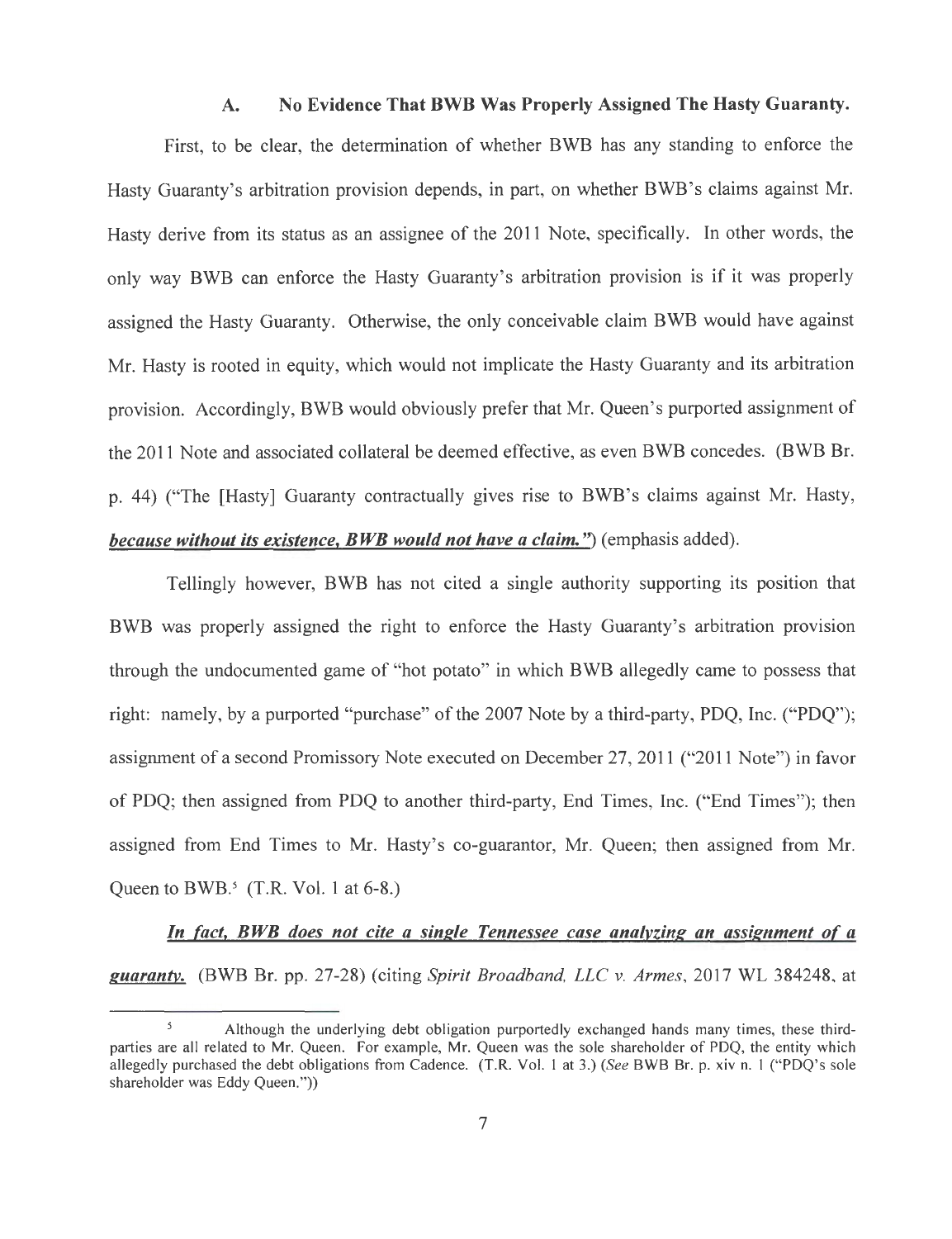\*7 (Tenn. Ct. App. Jan. 28, 201 7) (assignment of operating contracts); *Petry v. Cosmopolitan Spa Int '/, Inc.,* 641 S.W.2d 202, 203 (Tenn. Ct. App. 1982) (assignment of liability release); *Williamson Cty. Broad. Co. , Inc. v. Intermedia Partners,* 987 S.W.2d 550, 553 (Tenn. Ct. App. 1998) (assignment of contract related to procurement of television franchise); *Collier v. Greenbrier Developers, LLC,* 358 S.W.3d 195, 202 (Tenn. Ct. App. 2009) (assignment of contract for sale of real property); *Advantage Windows, Inc. v. Zacarias,* 2014 WL 4403106, at \*3 (Tenn. Ct. App. Sept. 8, 2014) (regarding enforceability of contract for sale of real property); *Moody Realty Co. v. Huestis,* 237 S.W.3d 666, 674 (Tenn. Ct. App. 2007) (same)).

BWB's elementary discussion on the assignment of contracts oversimplifies the nature of a purported assignment of a guaranty through the assignment of the principal debt obligation it secures. Clearly, a guaranty is a contract that is assignable if its terms permit assignment. *Guarantor Partners v. Huff,* 830 S.W.2d 73, 76 (Tenn. Ct. App. 1992) (citations omitted). However, it is critical to note that the rights and liabilities of the parties are governed by the law of contract *and guaranty[.]" Id.* (emphasis added). In that regard, "an assignee can bring suit on a guarantee only if: 1) the guarantee permits assignment, and 2) *the guarantee is properly assigned.*" *Anderson v. Nelson,* 1995 WL 495924, at \*2 (Tenn. Ct. App. Aug. 21, 1995) (emphasis added) (citations omitted).

Here, although the trial court failed to address the question, the Hasty Guaranty is likely a general guaranty which may be transferred because its terms do not specifically prohibit a transfer. 6 (T.R. Vol. 1 at 13-16.) However, BWB has not cited any evidence in the record because there is none - indicating it was ever *properly assigned* the Hasty Guaranty. For

<sup>&</sup>lt;sup>6</sup> There are two categories of guaranties: (1) Special guarantees "which are personal in nature and are addressed to a specific party"; and, (2) General guarantees, "which are addressed to the general public." *Anderson v. Nelson,* 1995 WL 495924, at \*2 (Tenn. Ct. App. Aug. 21 , 1995) (citations omitted). Special guarantees are generally not assignable without the guarantor's consent, while general guarantees may be transferred unless "specifically prohibited by its terms." *Id.* (citing 38 Am.Jur.2d Guaranty§ 35 (1968)).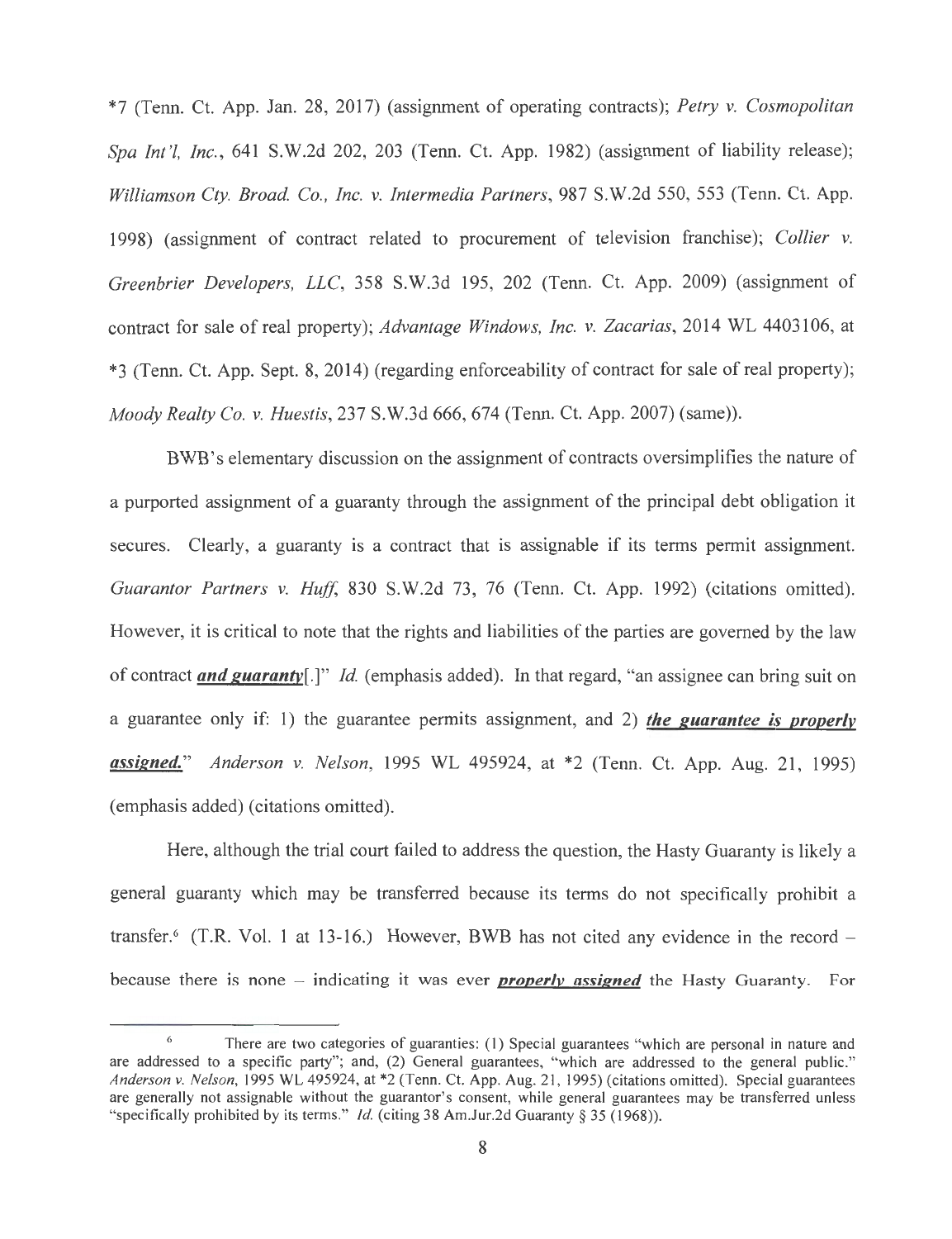example, the record is devoid of any substantive documentation regarding any purported transfer of the Hasty Guaranty itself from End Times to PDQ and PDQ to Mr. Queen. *(See* T.R. Vol. 1 at 6-8) (generally describing purported transfers). Mr. Hasty submits that this is far short of what this Court has determined to be sufficient evidence of a properly assigned guaranty. *See Anderson,* 1995 WL 495924, at \*3 (where the assignment clearly conveyed the intent to transfer personal guaranties, specifically, to the party seeking to enforce the guaranties). *See also Clement v. New York Life Ins. Co.,* 46 S.W. 561 , 564 (Tenn. 1898) (a valid assignment of any contract requires that the assignment was made in good faith or illegal). *Cf* 6 Am. Jur. 2d Assignments  $\S$  115 ("[a]n assignment made as collateral security for a debt gives the assignee only a qualified interest in the assigned chose, commensurate with the debt or liability secured; it does not divest the assignor of all right or interest in the thing assigned, and the assignor retains a sufficient right or interest to qualify as a real party in interest in order to maintain a civil action.") (citations omitted).

Accordingly, before even reaching BWB's position regarding whether the "Guaranty was incorporated into the New Note" or the applicability of what it describes as the "Merger Rule", BWB should not be entitled to enforce the Hasty Guaranty's arbitration provision because it has failed to satisfy its burden that it was properly assigned the Hasty Guaranty and any commensurate right to enforce its arbitration provision. *See Webb v. First Tennessee Brokerage, Inc.*, 2013 WL 3941782 (Tenn. Ct. App. June 18, 2013).

### **B. BWB's Argument Regarding Incorporation of the Guaranty into the New Note is Purposeless.**

BWB asserts that simply because the Hasty Guaranty was transferrable the ultimate question is "whether the [Hasty] Guaranty was incorporated into the New Note." (BWB Br. p. 29.) This is not correct. At any rate, BWB suggests that Mr. Hasty has somehow ostensibly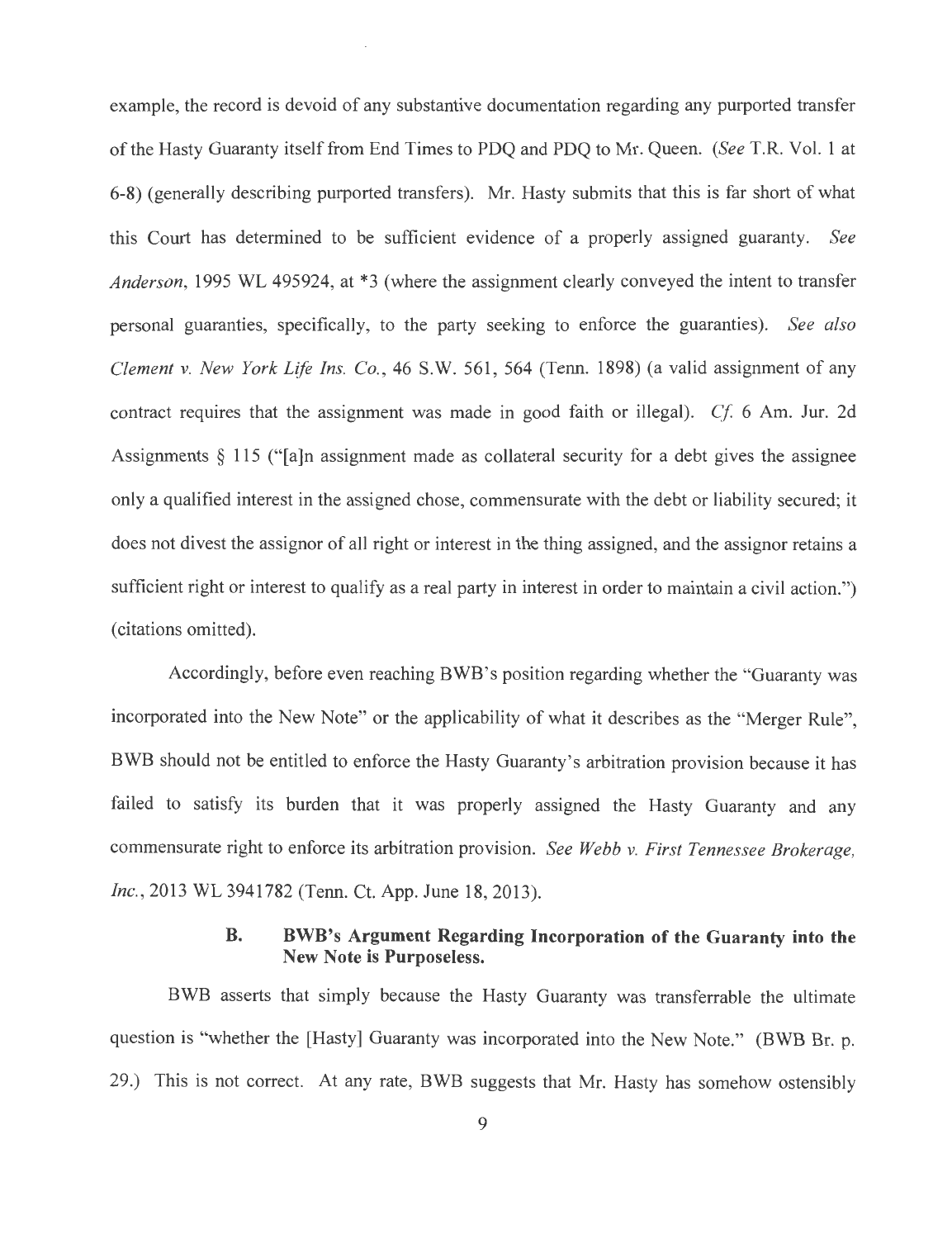waived this issue. (BWB Br. pp. 29-30.) To be clear, however, this issue neither has any merit nor any relevancy to this appeal. Indeed, the Hasty Guaranty was not "incorporated into the New Note" as a matter of basic guaranty law – not to mention good sense – directing that "a separate" continuing guaranty is not a negotiable instrument[,]" it a separate contract between the lender and the guarantor. *Huff,* 830 S.W.2d at 76. The only exception to this rule is when a separate guaranty, like the Hasty Guaranty, is "firmly affixed to a negotiable instrument." *Id.* "Mere descriptive references in a note to a separate guaranty" do not merge the two separate obligations. *Id.* 

Here, the Hasty Guaranty was clearly a separate contract and could not be "incorporated into the New Note", as BWB predictably suggests. Rather, the dispositive issue is whether there is evidence indicating that the Hasty Guaranty was properly assigned, which there is not.

### **C. The "Assignment of the New Note" Has No Effect Because Mr. Queen Could Not Grant BWB the Right to Enforce the Note as an A.ssignee.**

Notwithstanding, BWB could not have been assigned the Hasty Guaranty, specifically, since it was purportedly assigned by Mr. Queen, a co-guarantor.<sup>7</sup> In other words, even if there was evidence showing BWB was otherwise properly assigned the Hasty Guaranty, BWB would not "have full rights to enforce [its] arbitration provision against Mr. Hasty as if they were Cadence Bank" as BWB asserts (BWB Br. p. 29.) This is because any claim BWB could conceivably possess must mirror that which Mr. Queen purportedly possessed at the time of the assignment - BWB can only "stand in the shoes" of the assignor. *Child Bride Music, Inc. v.* 

BWB entirely begs this question by rapidly transitioning to its assertion that the Hasty Guaranty's purported waiver of legal or equitable discharge bars Mr. Hasty's position that Mr. Queen could not have assigned to BWB the right to enforce the Hasty Guaranty's arbitration provision. (BWB Br. pp. 30-3 1.) Clearly, any such waiver would not be enforceable against Mr. Hasty if Mr. Queen could not have assigned the Hasty Guaranty itself. Regardless, BWB ostensibly suggests that a boilerplate waiver of surety defenses somehow renders Mr. Hasty completely defenseless, which is obviously incorrect. *Cumberland Bank v. G* & S *Implement Co., Inc.,* 211 S.W.3d 223, 229 (Tenn. Ct. App. 2006) (just because a waiver of surety defenses exists, a purported guarantor "is not left defenseless" and "may still assert the common-law defenses that would otherwise be available to persons seeking to defend a simple contract claim.")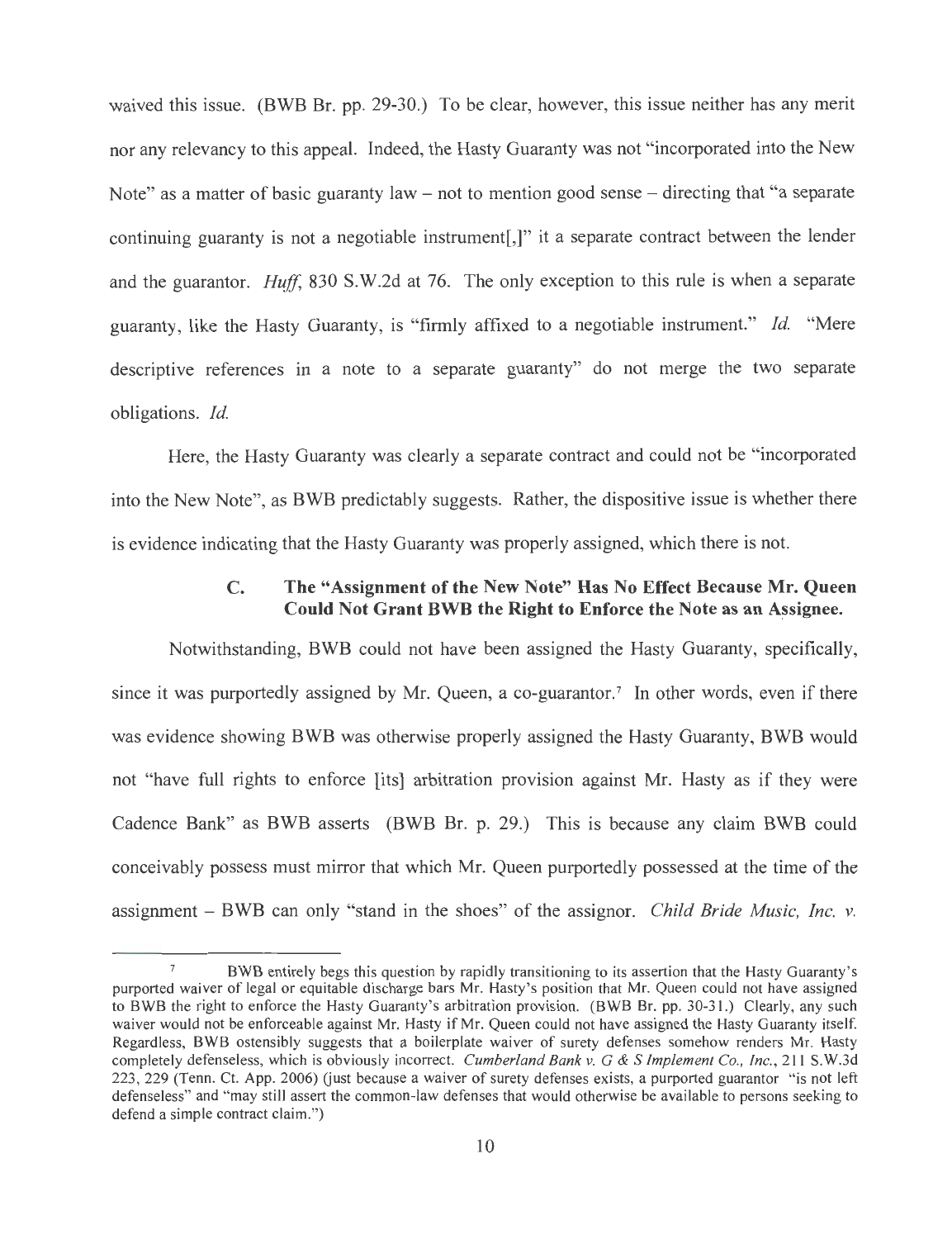*Jackson,* 2004 WL 911310, at \*4 (Tenn. Ct. App. Apr. 28, 2004) (quoting 6 Am. Jr. 2d Assignments, § 144 (1999)). Thus, BWB must argue that any right originally possessed by Cadence flowed completely intact to BWB after PDQ "purchased" the 2011 Note, and was later "assigned" through, among the plethora of other parties, Mr. Queen.<sup>8</sup>

The next chapter in BWB's fairy tale is ultimately based on its interpretation of what it calls the "Merger Rule." (BWB Br. pp. 31-33.) BWB recites the general effect of this rule as when a co-guarantor "purchases" the note secured by the parties' guaranties, the note is extinguished leaving only a claim for equitable contribution against a co-guarantor. *(Id.* at 31 (citing *Sterling Sav. Bank ex rel. Nw. Lending Partners, LLC v. Emerald Dev. Co,* 338 P.3d 719, 728 (Or. Ct. App. 2014)). BWB claims that Tennessee has not adopted the so-called "Merger Rule" but  $-$  at the same time  $-$  it fails to cite any direct Tennessee authority on the issue. Indeed, BWB even notes what it views as a split of authority from other jurisdictions on this issue, and cites this Court's holding in *Raleigh Commons, Inc. v. SHW, LLC,* 2013 WL 3329016 (Tenn. Ct. App. June 19, 2013), as an "illustration" of "judicial policy" – whatever that means – congruent with "non-Merger Rule states."9 (BWB Br. p. 33-32.) As discussed, *irifra,* BWB's interpretation of *Raleigh Commons* is incorrect and, to the contrary, there is more persuasive authority in Tennessee on this issue.

The primary issue in *Raleigh Commons* was whether a party can enforce an indemnity contract against potential liability under a completely separate promissory note. There, several physicians formed a limited liability company ("SWH") to develop certain real property in Memphis, Tennessee. *Raleigh Commons,* 2013 WL 3329016, at \*1. To that end, the physicians

 $\,$  8  $\,$ 

*See supra* note 5.

<sup>9</sup> All the while, BWB has the audacity to claim with a straight face that Mr. Hasty's appeal is somehow frivolous and they are entitled to damages.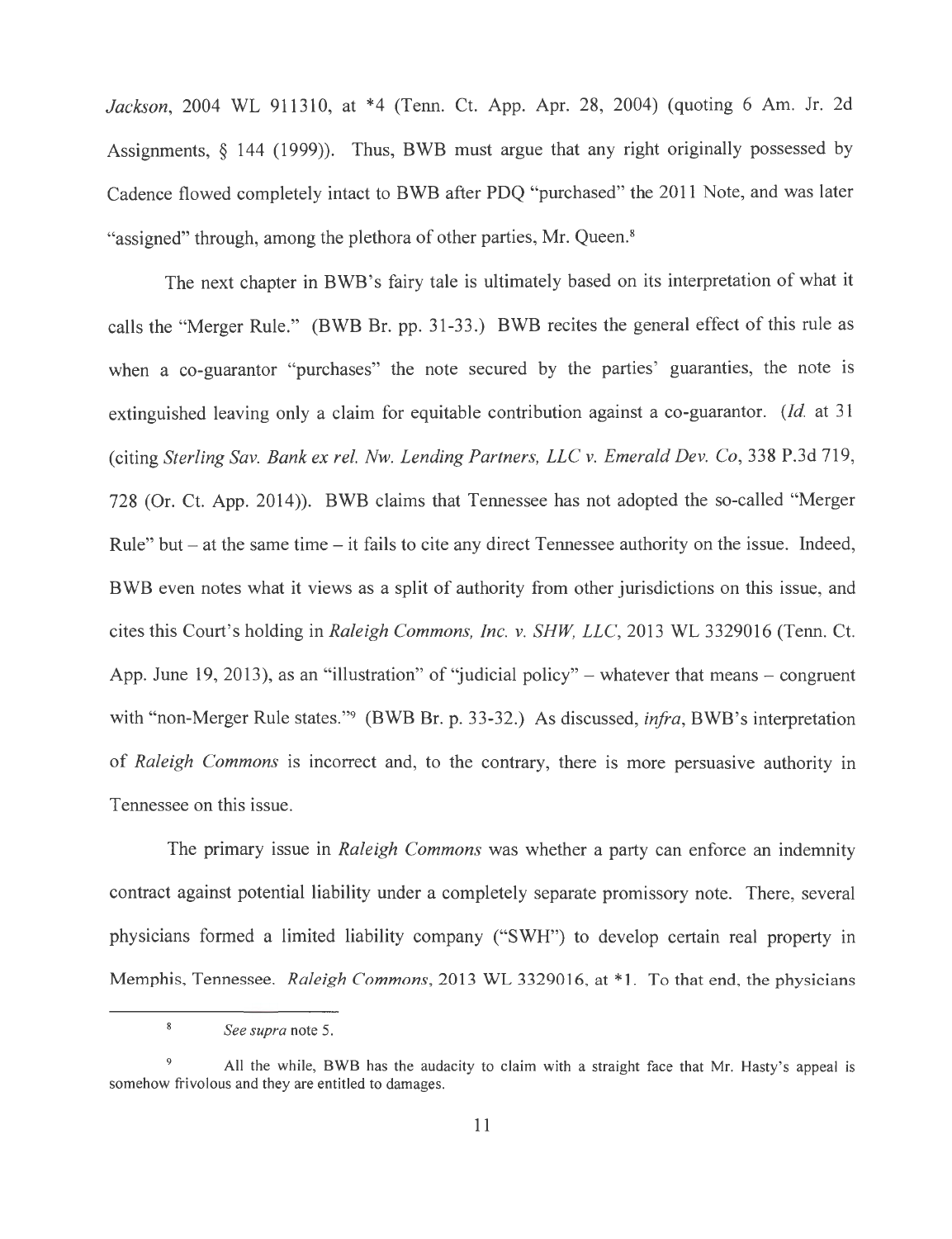assumed a promissory note, individually and on behalf of SWH, that was previously executed by the relevant property's former owner in favor of the original developer ("Lender"). *Id.*  Effectively, the physicians were personal guarantors for the promissory note. *Id.* 

Eventually, one of the physicians ("Dr. Weinstein") withdrew from SWH and the parties executed contract by which SWH and its individual members "agreed to indemnify and hold Dr. Weinstein harmless from any liability arising from SWH's operations" including liability under the promissory note ("Assignment and Agreement"). *Id.* SWH later defaulted and the Lender sued SWH, its individual members, and Dr. Weinstein. *Id.* at \*2. Dr. Weinstein subsequently purchased the promissory note from the Lender, and sought to collect against SWH and its individual members. *Id.* Ultimately, the trial court ruled in favor of Dr. Weinstein. *Id.* at \*8.

This Court concluded that the appeal *"centers around the Indemnity Provisions contained in the Assignment and Agreement that the parties executed after Dr. Weinstein withdrew from SWH." Id.* at \* 10 (emphasis added). In other words, the principal issue *was not whether Dr. Weinstein had the authority to enforce the relevant promissory note and associated collateral against his co-guarantors. Id.* This Court affirmed the relevant portion of the trial court's ruling based on the fact that the Assignment and Agreement clearly indicated that the parties intended to indemnify Dr. Weinstein from any liability under the relevant promissory note. *Id.* at \* 11.

Accordingly, *Raleigh Commons* does not stand for the proposition that a guarantor can "purchase" a promissory note and enforce the collateral against co-guarantors. Regardless, it is far from being the premier illustration of Tennessee's acceptance of a policy that a guarantor can purchase a promissory note and enforce the note and its collateral as an assignee, as BWB suggests. To the contrary, *Cumberland Bank v. G & S Implement Co., Inc.*, 211 S.W.3d 223 (Tenn. Ct. App. 2006), supports the position that, in Tennessee, when a note has been discharged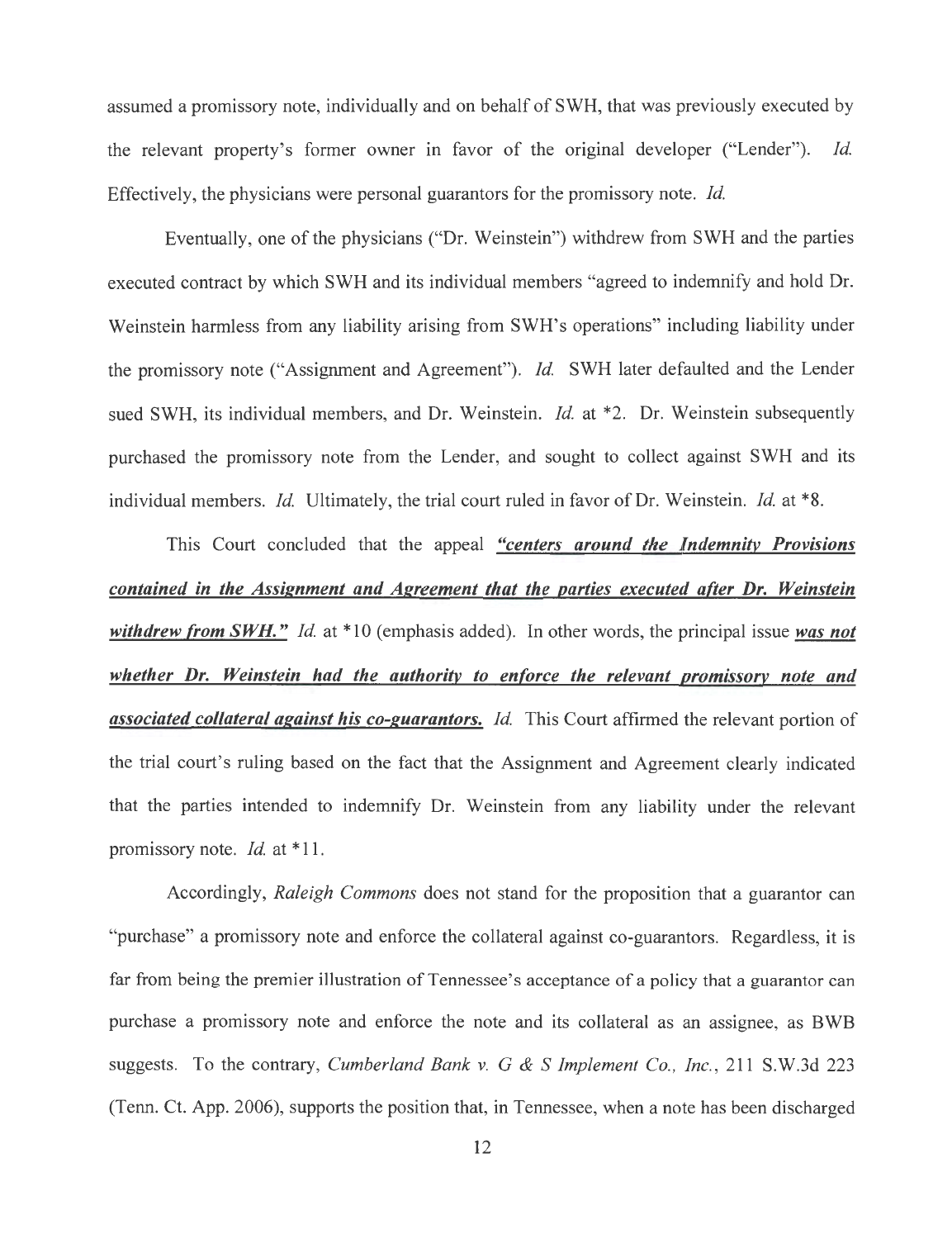as to the principal grantor, it has been completely discharged, thereby discharging the liability of any guarantor. There, William Dickerson purchased a partial ownership in a company ("G & S") owned by Eddie Kingrey in March of 1996. *Cumberland Bank,* 211 S.W.3d at 225. Thereafter, G & S's lender ("Lender") renewed a promissory note G & S executed in 1995 ("1995 Note"). *Id.* Messrs. Kingrey and Dickerson executed a new note individually and as officers of G & S (" 1996 Note"), which was also secured by a personal guaranty executed by Mr. Dickerson ("Dickerson Guaranty"). *Id.* 

Eventually, Mr. Dickerson withdrew from G & S after he discovered undisclosed corporate liabilities, and sent the Lender a revocation of the Dickerson Guaranty. *Id.* A little over six months later, Mr. Kingrey filed for Chapter 11 bankruptcy (reorganization). *Id.* at 226. Among the debts involved was the 1996 Note. *Id.* Under the reorganization plan, Mr. Kingrey executed a new promissory note in favor of the Lender ("2000 Note") allegedly "reaffirming" the 1996 Note. *Id.* at 227. Notwithstanding the 2000 Note, the Lender sued Messers. Kingrey and Dickerson under the 1996 Note. *Id.* However, because the bankruptcy stay precluded prosecution against Mr. Kingrey, the Lender proceeded against Mr. Dickerson alone as maker of the 1996 Note and under the Dickerson Guaranty. *Id.* The trial court granted a judgment against Mr. Dickerson. *Id.* 

On appeal, this Court reversed. First, this Court noted that although the 1996 Note waived all suretyship defenses, "Mr. Dickerson is not left defenseless" and "may still assert the common-law defenses that would otherwise be available to persons seeking to defend a simple contract claim." *Id* at 229. Among other defenses, Mr. Dickerson asserted that the execution of the 2000 Note extinguished his obligations under the 1996 Note. *Id.* at 230. The Lender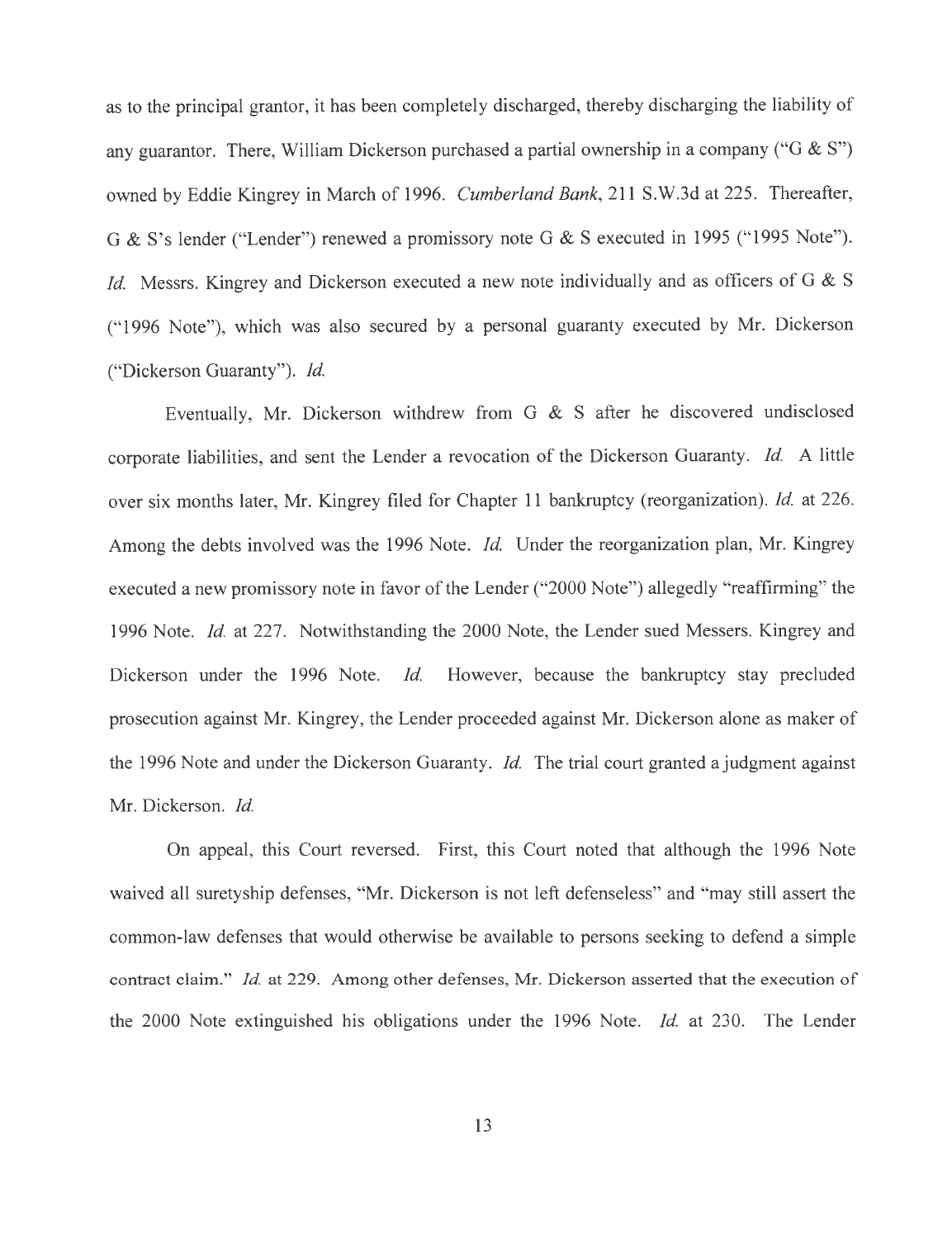responded that the 2000 Note simply "reaffirmed" the 1996 Note and did not discharge Mr. Dickerson's obligations thereunder. *Id.* 

This Court determined, first, that the facts permit "only one reasonable conclusion  $-$  the [Lender] accepted [Mr. Kingrey's] 2000 note in full payment of the 1996 note and thereby discharged Mr. Dickerson's obligations to the [Lender], *both as a maker and a guarantor of the* 1996 note." Id. (emphasis added). Further, the Lender's inconsistent positions – similar to BWB and Mr. Queen's inconsistent, contradictory positions in this case - *"caused {this Court/ to delve deeper into the facts to determine what was really going on between the parties." Id.*  at 231 (emphasis added). Ultimately, this Court concluded that the Lender's insistence on using the term "reaffirm" with regard to the 2000 Note was nothing more than semantics, because the bankruptcy court's order requiring Mr. Kingrey to refinance clearly envisioned that the original debt under the 1996 Note would be replaced by the 2000 Note. *Id.* 

As a result, this Court concluded that the 1996 Note had been paid in full thereby discharging Mr. Dickserson as both a maker and a guarantor. *Id.* (citing *Ponderso Paint Mfg., Inc. v. Yack,* 870 P.2d 663, 667-68 (Idaho 1994); *Ulrich v. Ulrich,* 603 So.2d 78, 79 n. 1 (Fla. Ct. App. 1992); *Marble Emporium, Inc. v. Vuksanovic,* 780 N.E.2d 57, 64 (Ill. Ct. App. 2003); Restatement (Third) of Suretyship and Guaranty § 19(a) & cmt. a, at 82 (1996)). *Cumberland Bank* supports Mr. Hasty's position that Cadence's acceptance of payment from PDQ discharges Greyhawk, and Mr. Hasty's liability as guarantor.<sup>10</sup>

Regardless, *Cumberland Bank* certainly supports the proposition that Tennessee does not favor a rule which allows co-guarantors to "purchase" and enforce a note as an assignee, and

<sup>&</sup>lt;sup>10</sup> It also supports Mr. Hasty's position that the trial court's denial of his request for discovery as to the arbitrability of the claims in this case is reversible error, as the lack of the necessary discovery has prohibited the trial court, and this Court, to "delve deeper" into the undocumented game of "hot potato" by which B WB allegedly came to possess any interest in the Hasty Guaranty.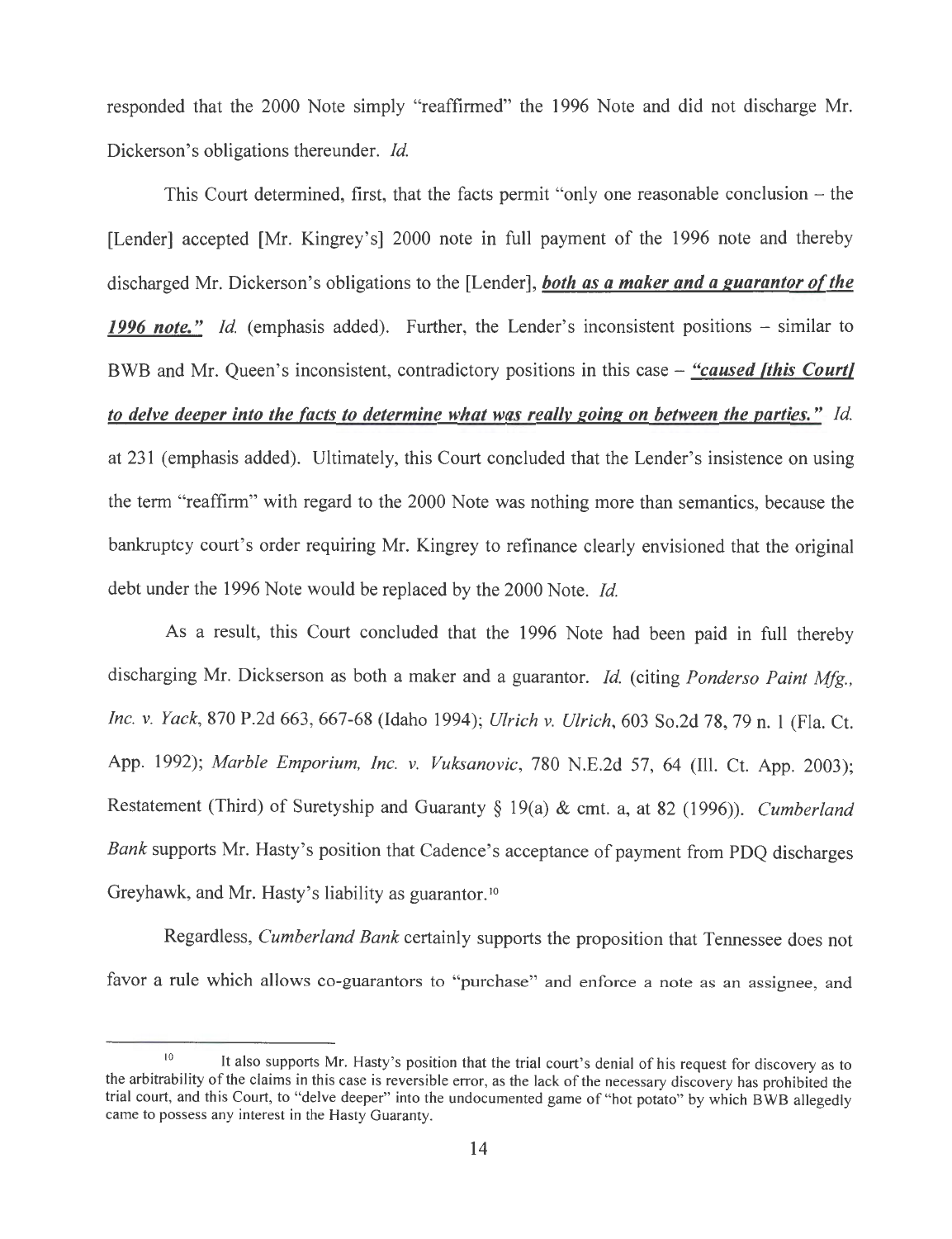falls more in-line with those jurisdictions that view such a transaction for what it really is  $-$  the satisfaction of a debt:

> Calling it a purchase and hiring a lawyer to draft papers to label the transaction as a purchase does not make it such; the reality is that it is a payment of the debt to [Lender]. No matter how many times a farmer calls his cow a horse, it is still a cow. Regardless of labels, be it purchase or payment, cow or horse, the [guarantors] are still limited in their rights against [coguarator] by the law which operates between coguarantors.

*Mandolfo v. Chudy,* 564 N.W.2d 266, 272 (Neb. Ct. App. 1997), *aff'd,* 573 N.W.2d 135 (Neb.

1998). Accordingly, BWB cannot enforce the Hasty Guaranty because the underlying debt obligation has been satisfied, and Mr. Hasty has been discharged as its guarantor.

### D. Regardless, the Applicability of the So-Called "Merger Rule" is Not Immediately Relevant to this Case.

First, the applicability of any so-called "Merger Rule," if any, is not immediately relevant because BWB entirely overlooks a crucial facet of this case: BWB *did not "purchase" the 2011 Note as a co-guarantor.* In other words, even if a guarantor can sue his co-guarantor as an assignee after "purchasing" the underlying debt obligation, BWB is not, and has never been, a co-guarantor and did not personally satisfy the 2011 Note. 11

An illustration of Mr. Hasty's position in this regard is *Panish v. Rudolph,* 282 A.D.2d 233 (N.Y. App. Div. 2001). There, the plaintiff, "an assignee of a mortgage note and guaranty . . . as well as a co-guarantor" of the note, sought to enforce the guaranty against a co-guarantor. *Panish,* 282 A.D.2d at 233. First, the court stated that the co-guarantor "may only recover against defendant, in his capacity as co-guarantor of the same obligation, by means of a cause of action for contribution[.]" *Id.* (citations omitted). The court held that the plaintiff could not

<sup>&</sup>lt;sup>11</sup> BWB ostensibly concedes to this position. (BWB Br. p. 44) ("The [Hasty] Guaranty contractually gives rise to BWB's claims against Mr. Hasty, *because without its existence*, BWB would not have a claim.") (emphasis added).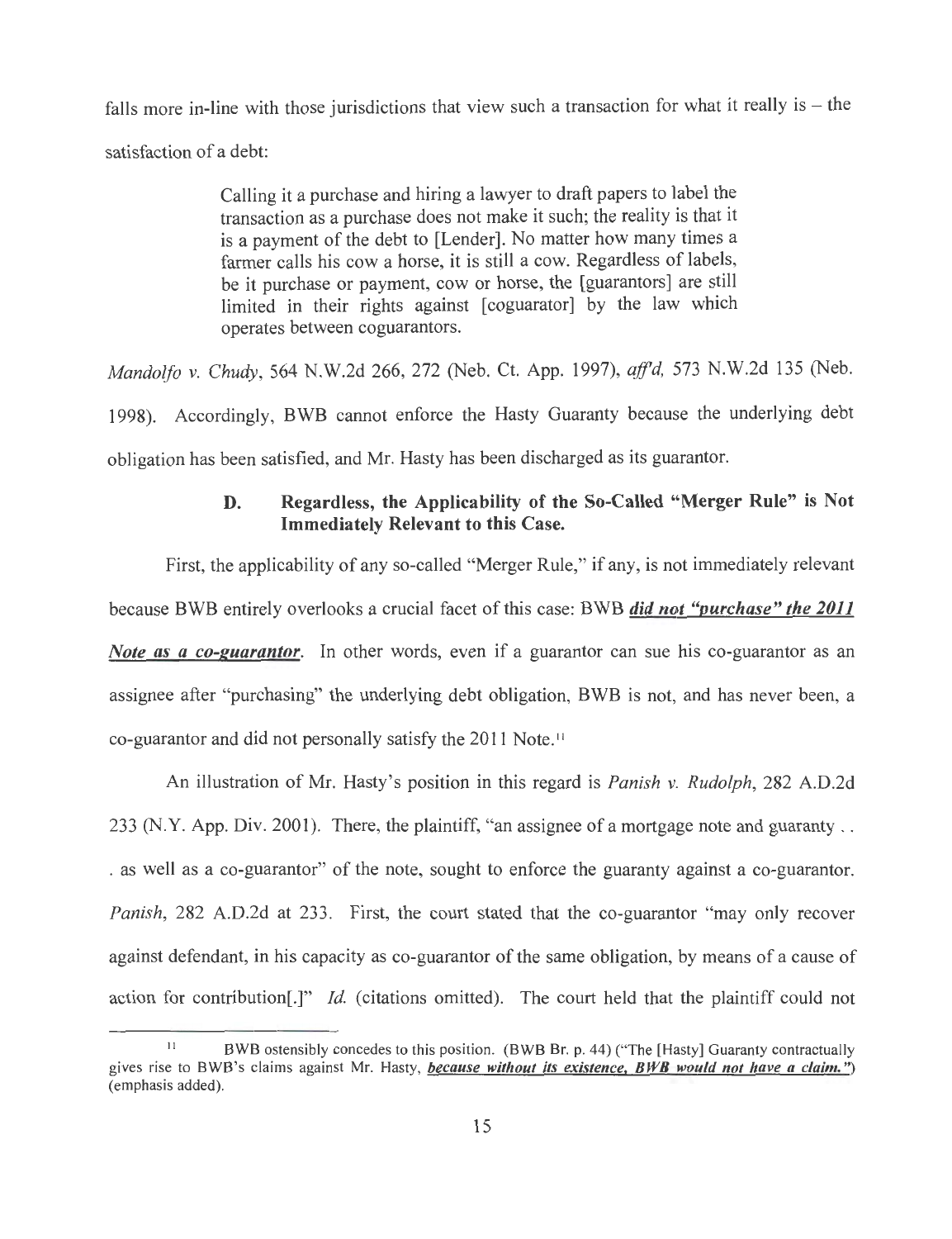prevail on such a claim because she admitted in her complaint that another party personally satisfied the underlying obligation and the plaintiff paid nothing. *Id.* 

More importantly, the court held:

*There is nothing in the record to indicate that (the party who satisfied the note/ assigned his rights of contribution to plaintiff after he paid the note and we perceive no legal support (or the proposition advanced by plaintiff. that months after one coguarantor has paid a debt in full, the payee* . . . *and not the paying co-guarantor, can assign rights of contribution to a thirdparty (or collection from another co-guarantor.* 

*Id.* (emphasis added). Indeed, *Panish* is very similar to this case, as BWB purports to assert Mr. Queen's claims as a co-guarantor against Mr. Hasty.

To be clear, however, the issue in this case is not the extent, if any, Mr. Hasty is liable to Mr. Queen or BWB. Likewise, Mr. Hasty's position in this specific appeal is not that Mr. Queen and BWB are entirely barred from suing him. *Rather, the issue is whether BWB and/or Mr.*  **Queen can enforce the Hasty Guaranty's arbitration provision.** Once again, this issue hinges, in part, on whether BWB's claims against Mr. Hasty derive from its status as an assignee of the 2011 Note, specifically, or originate in equity.

It is clear that to the extent Mr. Queen and BWB by extension have the right to enforce the 2011 Note and associated collateral, such right is entirely derived from equitable principles. *Koeniger v. Lentz,* 462 So. 2d 228 (La. Ct. App. 1984); *Curtis v. Cichon,* 462 So. 2d 104 (Fla. Dist. Ct. App. 1985); *Fidelity* & *Casualty Ins. Co. v. Sears,* 199 A. 93 (Conn. 1938) ("This doctrine affording reimbursement is based not on contract but upon the equitable principle that those voluntarily assuming a common burden should bear it equally"); 38 Am. Jur. 2d Guaranty § 99, 38A C.J.S. 762, Guaranty § 160; 38A C.J.S. 765, Guaranty § 161. Even *Sterling Bank,*  relied on heavily by BWB, supports this proposition. *Sterling Bank,* 338 P.3d at 728 ("[U]nder either approach [regarding the determination of a guarantor's rights against his or her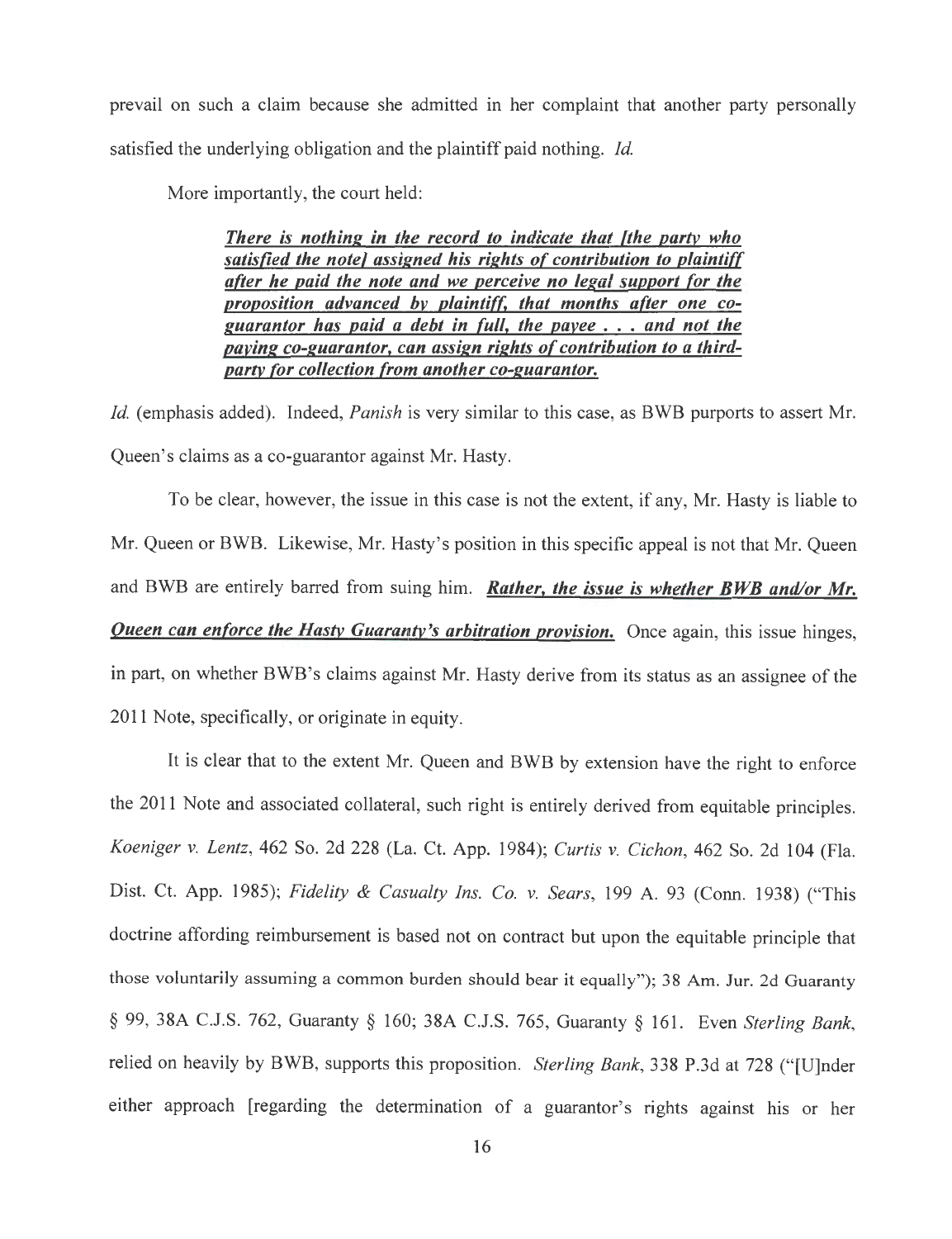coguarantors when he or she purchased a note and was assigned the underlying guaranties], equitable principles grounded in the law of suretyship and guaranty operate to limit the recovery of one guarantor against his or her coguarantors to their pro rata share of the obligation.")

Accordingly, because BWB's claims derive from, and are controlled by, equitable principles, it may not rely on contractual obligations not directly relevant to its claims against Mr. Hasty.

## **E. Mr. Hasty's Indemnity Claims Against Greyhawk Are Not "Intertwined" With the Hasty Guaranty.**

Further, Mr. Hasty's indemnity claims against Greyhawk are not arbitrable. First, Greyhawk contends that Mr. Hasty's position that he might have been required to arbitrate any dispute with Cadence is inconsistent with his argument that he is not required to arbitrate his indemnity claims against Greyhawk. (Greyhawk Br. p. 4.) Greyhawk asserts such inconsistency arises from the fact that only Mr. Hasty executed the Hasty Guaranty. *(Id.)* Greyhawk grossly oversimplifies Mr. Hasty's position and proposes an objectively incorrect interpretation of guaranty law. Clearly, a guaranty is a contract between a guarantor, like Mr. Hasty, and a lender, like Cadence. *Huff*, 830 S.W.2d at 76. Obviously, Cadence could have demanded arbitration on certain disputes arising from the Hasty Guaranty because it was a party to the contract.

Greyhawk, however, is clearly not a party to the Hasty Guaranty. Indeed, the principal is not a party to the guaranty, and the guarantor is not a party to the principal obligation, and the responsibilities that are imposed by the guaranty differ from those created by the contract to which the guaranty is collateral. *First Commercial Bank, NA. v. Walker,* 969 S.W.2d 146 (Ark. 1998); *Lee v. Yano,* 997 P.2d 68 (Haw. Ct. App. 2000); *Twin City Co-op. Credit Union v. Bartlett,* 123 N.W.2d 675 (Minn. 1963); *Boxum v. Munce,* 751N.W.2d657 (Neb. 2008); *Miners and Merchants Sav. Bank v. Comer,* 140 N.W.2d 390 (S.D. 1966); *United Sav.* & *Loan Ass'n v.*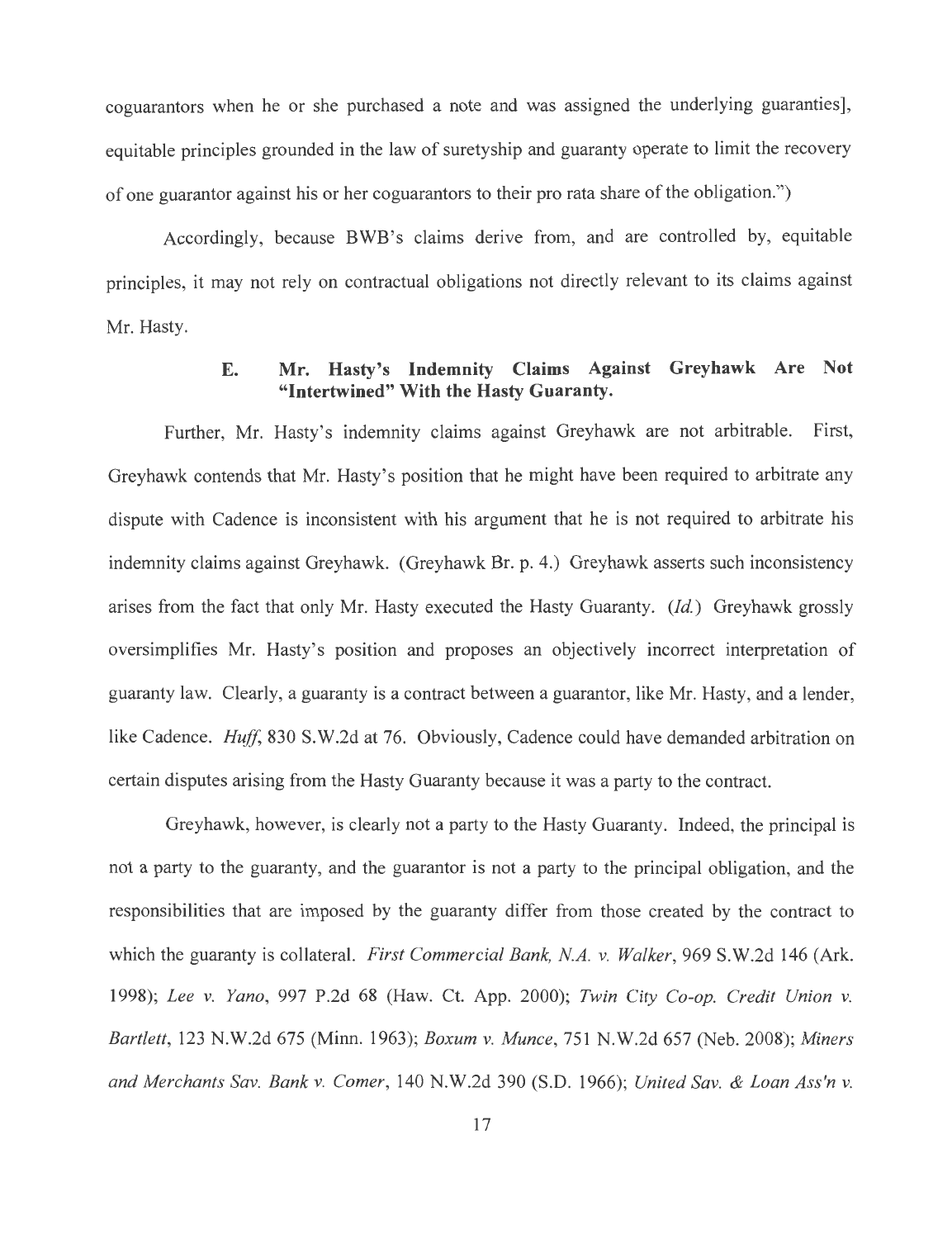*Lake of Ozarks Water Festival, Inc.,* 805 S.W.2d 350 (Mo. Ct. App. S.D. 1991); *Builders Supply Co., Inc. v. Czerwinski,* 748 N.W.2d 645 (Neb. 2008). Clearly, Mr. Hasty's position that he might be required to arbitrate certain disputes with Cadence is not inconsistent with his position that he is not required to arbitrate his indemnity claims against Greyhawk.

Second, Greyhawk's position as to the cases relied upon by Mr. Hasty is misplaced. For example, in *GreenworksUS,* a non-signatory to an arbitration contract could enforce the agreement where in a principal/agent context. *GreenworksUS,* 2015 WL 2384033, at \*2. In other words, the plaintiff's claims almost entirely derived from the contract containing the arbitration provision. For the reasons described at length in Mr. Hasty's principal Brief of the Appellant, his indemnity claims against Greyhawk simply do not derive from the Hasty Guaranty. *(See, e.g.* Hasty Br. p. 35.) Further, in *Benton,* the right to enforce the arbitration agreement derived from plaintiffs status as a third-party beneficiary. *Benton v. Vanderbilt University,* 2003 WL 1627029, \*9 (Tenn. Ct. App. Mar. 31 , 2003). However, notwithstanding the well-settled principle that a guaranty is a collateral to a principal obligation and only binds those who are parties to the guaranty contract itself, *(see, e.g. , Top Line Distributors, Inc. v. Spickler,* 525 A.2d 1039 (Me. 1987), Greyhawk has cited no authority showing that it, as a principal, is a third-party beneficiary to the separate contract between Mr. Hasty and Cadence.

Accordingly for the foregoing reasons, and the reasons discussed at length in Mr. Hasty's Brief of the Appellant, Mr. Hasty's indemnity claims against Greyhawk are not arbitrable.

### **III. The Appellees' Assertion that Mr. Hasty's Appeal is Frivolous** is, **Itself, Frivolous and Sanctionable.**

Notwithstanding the dearth of applicable authority, Mr. Hasty's meritorious positions outlined *supra* and in his principal Brief of the Appellant, and the Appellees' own admission that many of the issues in this appeal are ostensibly matters of first impression in Tennessee, the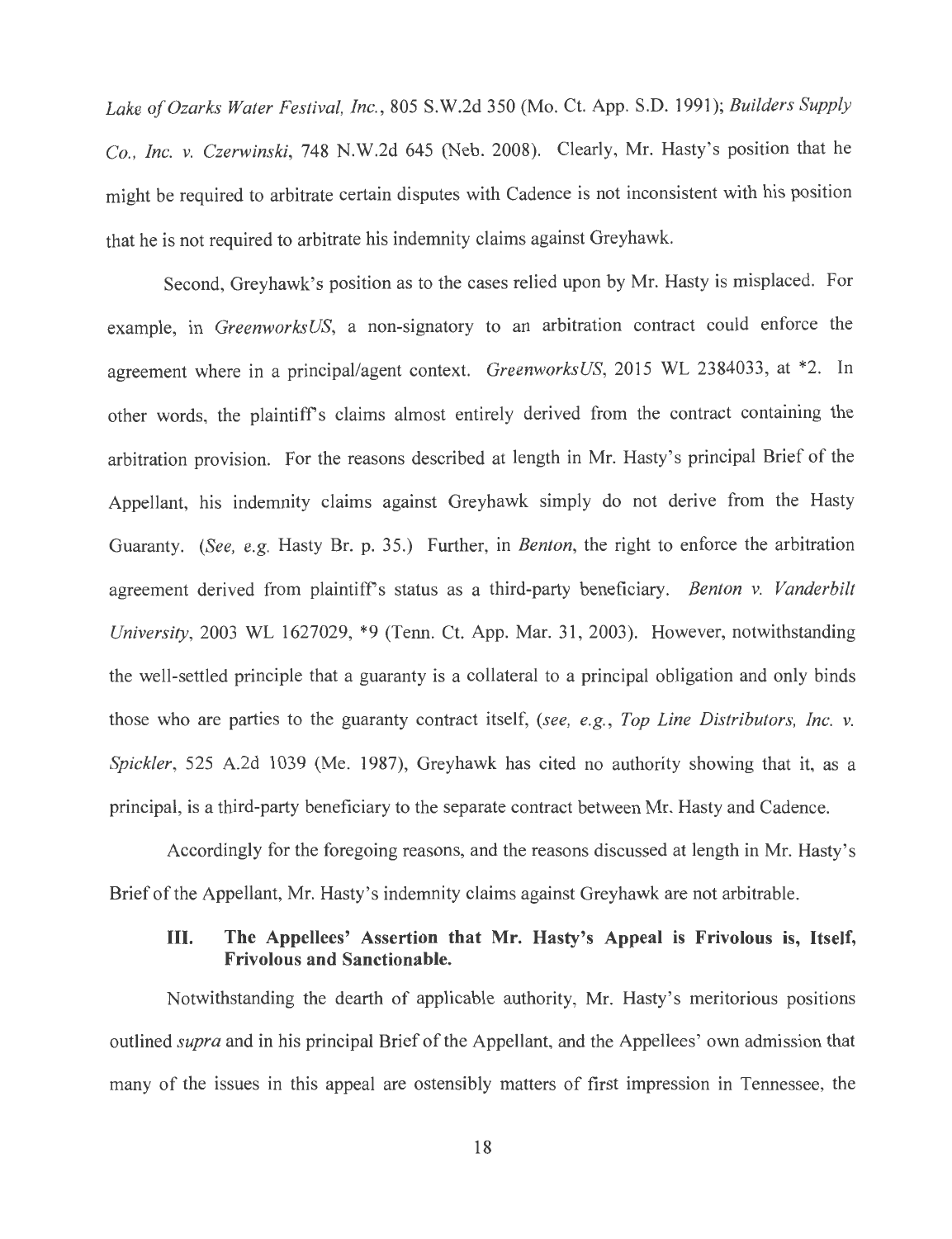Appellees have incredibly asserted that Mr. Hasty's appeal is somehow frivolous and subject to a damages award. *In reality, however, the Appellees' outrageous allegations in this regard are completely frivolous, devoid of any factual or legal merit whatsoever, and intended only to break Mr. Hasty's will in this litigation.* Regrettably, this conduct is not the first such occurrence by the Appellees or their counsel in this litigation.

To be clear, "imposing a penalty for a frivolous appeal is a remedy which is to be used *only in obvious cases of frivolity and should not be asserted lightly* or granted unless clearly applicable - *which is rare." Henderson* v. *SAIA, Inc. ,* 318 S.W.3d 328, 342 (Tenn. 2010) (emphasis added) (citations omitted). Moreover, it is important to note that other courts have found *"[h] air-trigger motions for sanctions by lawyers who do not recognize [the difference between vigorous advocacy and frivolous conduct/ are themselves sanctionable." All. to End Repression* v. *City a/Chicago,* 899 F.2d 582, 583 (7th Cir. 1990) (emphasis added) (citing *Foy* v. *First Nat. Bank of Elkhart,* 868 F.2d 251, 258 (7th Cir. 1989)); *see also Bond* v. *American Medical Ass 'n,* 764 F.Supp. 122 (E.D. Ill. 1991); *Harman* v. *City of Univ. Park,* 1997 WL 53120, at \*3 (N.D. Tex. Feb. 3, 1997).

Rather than imposing damages against Mr. Hasty for the filing of a frivolous appeal, it is respectfully submitted that the Appellees should be sanctioned for making such an outrageous request especially because, among other reasons, the Appellees even admit that many of the issues raised by Mr. Hasty are matters of first impression in Tennessee. In making their strange, unprecedented demand for frivolous appeal damages, the Appellees have moved "through the looking glass" in the words of *Alice in Wonderland,* and their doing so should not be countenanced by this Court.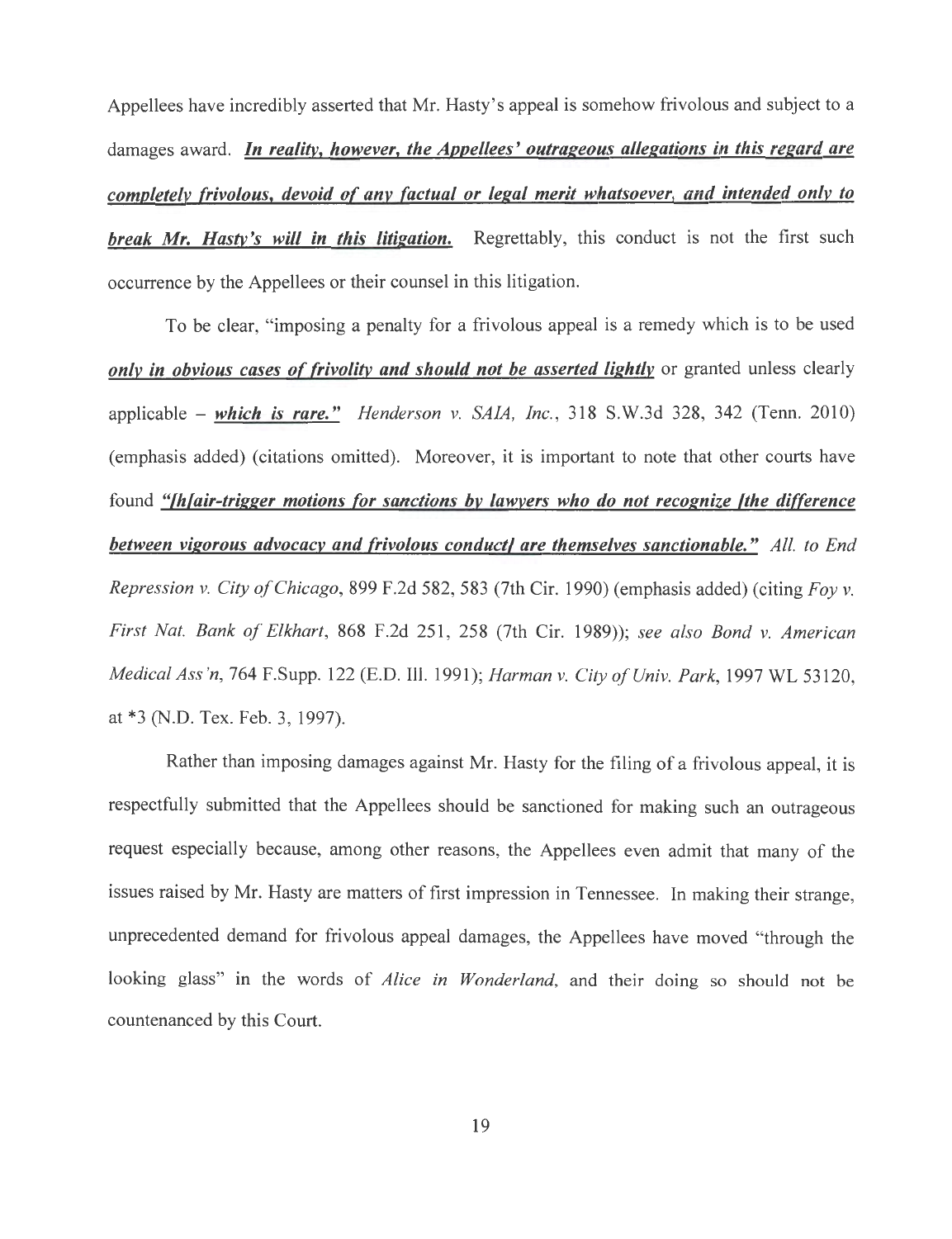### **CONCLUSION**

Based upon the foregoing, this Court should reverse the trial court in all respects and hold that it erred in: (1) staying all claims of all parties in favor of arbitration; (2) denying the Appellant's request to take discovery regarding the arbitrability of the claims in this case; and/or, (3) granting BWB's Application for Confirmation of Arbitration Award and denying the Appellant's Motion to Vacate. As discussed *supra,* Mr. Hasty also respectfully requests damages to be awarded against the Appellees.

Respectfully submitted,

Ben M. Rose (#21254) Joshua D. Arters (#31340) The Law Offices of Ben M. Rose, PLLC Post Office Box 1108 Brentwood, Tennessee 37024 615-942-8295

Attorneys for the Appellant, Larry J. Hasty